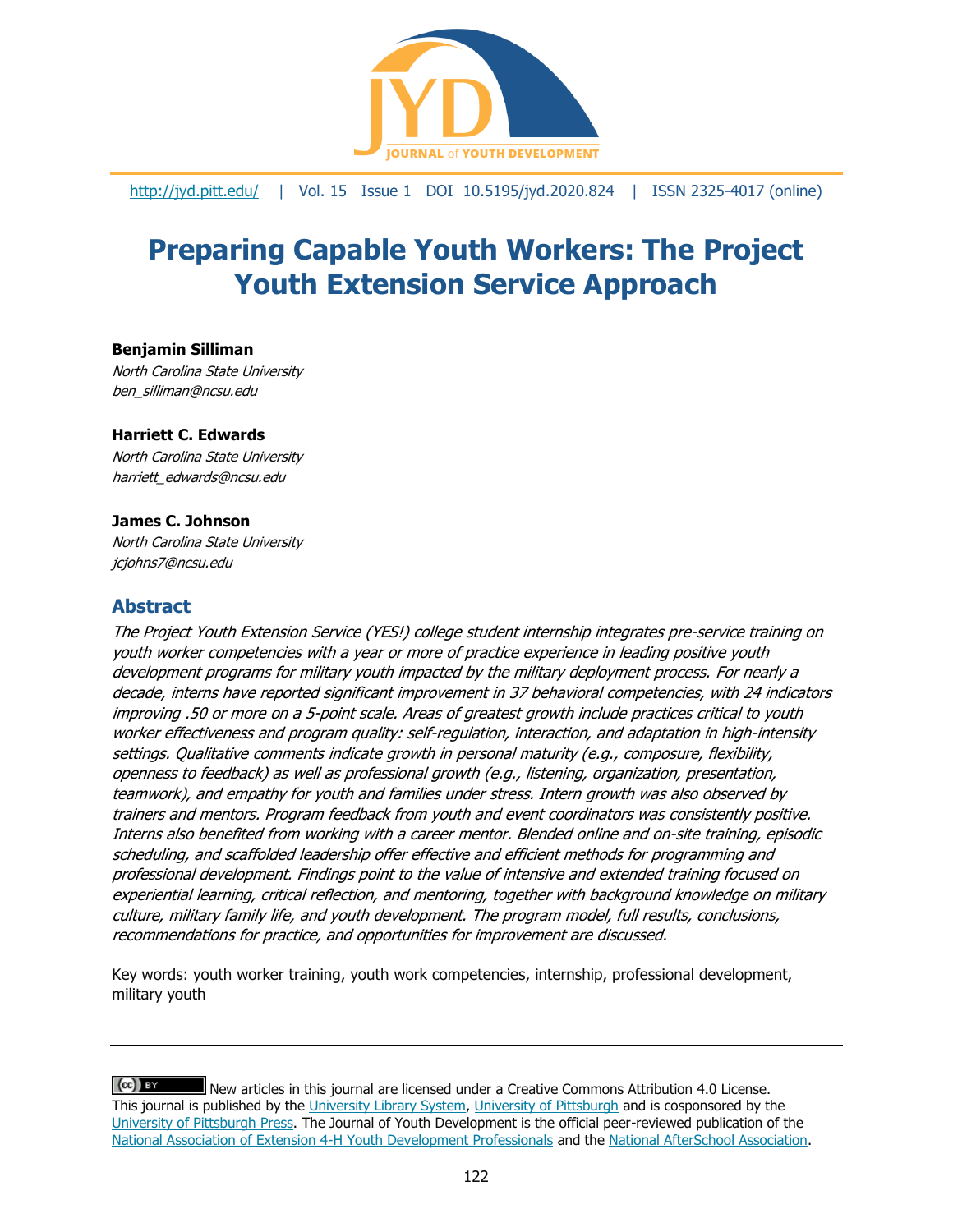Capable youth workers (YW) foster youth program quality, continuity, impact, and sustainability (Durlak, Weissberg, & Pachan, 2010; Garst, Weston, Bowers, & Quinn, 2019; Smith, Peck, Denault, Blazevski, & Akiva, 2010). Training and retaining YW is an enduring challenge (Akiva, Li, Martin, Horner, & McNamara, 2017; Carnegie Commission, 1992; Hartje, Evans, Killian, & Brown, 2008). Two decades ago, emerging research and practice and expansion of youth development (YD) programs (Borden, Craig, & Villaruel, 2004; Mahoney, Parente, & Zigler, 2009) provided both knowledge base and incentive for development of program standards and provider competencies. Subsequently, professional competencies were identified by youthserving organizations such as 4-H (Stone & Rennekamp, 2003), professional groups such as National Afterschool Association (2011) and Child and Youth Care Collaborative Board (Curry, Eckles, Stuart, Schneider-Munoz, & Qaqish, 2013), nonprofits such as the National Institute on Out-of-School Time (Starr, Yohalem, & Gannett, 2009), and government agencies (i.e., Child Care Resource Center, 2019). Vance's (2010) review of competency frameworks found substantial agreement among diverse frameworks on the importance of child and family development, positive guidance, families and communities, program management, professionalism, and communication. The review also indicated general agreement on developmental domains (i.e., physical, cognitive, social, self), safety and health, curriculum, and diversity, but differing emphases in other areas.

Competency training was soon packaged as a credential. City College of New York supported 223 YW (108 graduates) from 1999 to 2011 in completion of a 12-credit Youth Services Certificate (YSC) including courses in principles (e.g., developmental and program theory), practices (i.e., guidance, teaching, and management processes) and special topics (i.e., cultural competence, special needs, youth risks) (Shockley & Thompson, 2012). Classes integrated peer networking and reflection on professional experiences. Follow-up evaluation samples were small but suggested that training was relevant, changed practices, aided retention and promotion, and increased motivation and confidence to pursue further education.

The Child and Youth Care Certification Board developed a competency framework with five domains (i.e., professionalism, cultural and human diversity, applied human development, relationship and communication, and developmental practice methods) applicable to a broad range of youth work fields (Mattingly, Stuart, & VanderVen, 2010). Follow-up research found that certified practitioners, 27% of 775 study participants, were 2.7 times more likely to be rated as high performers by supervisors than non-certified practitioners (Curry et al., 2013). Certification required several components, including education, experience, completion of the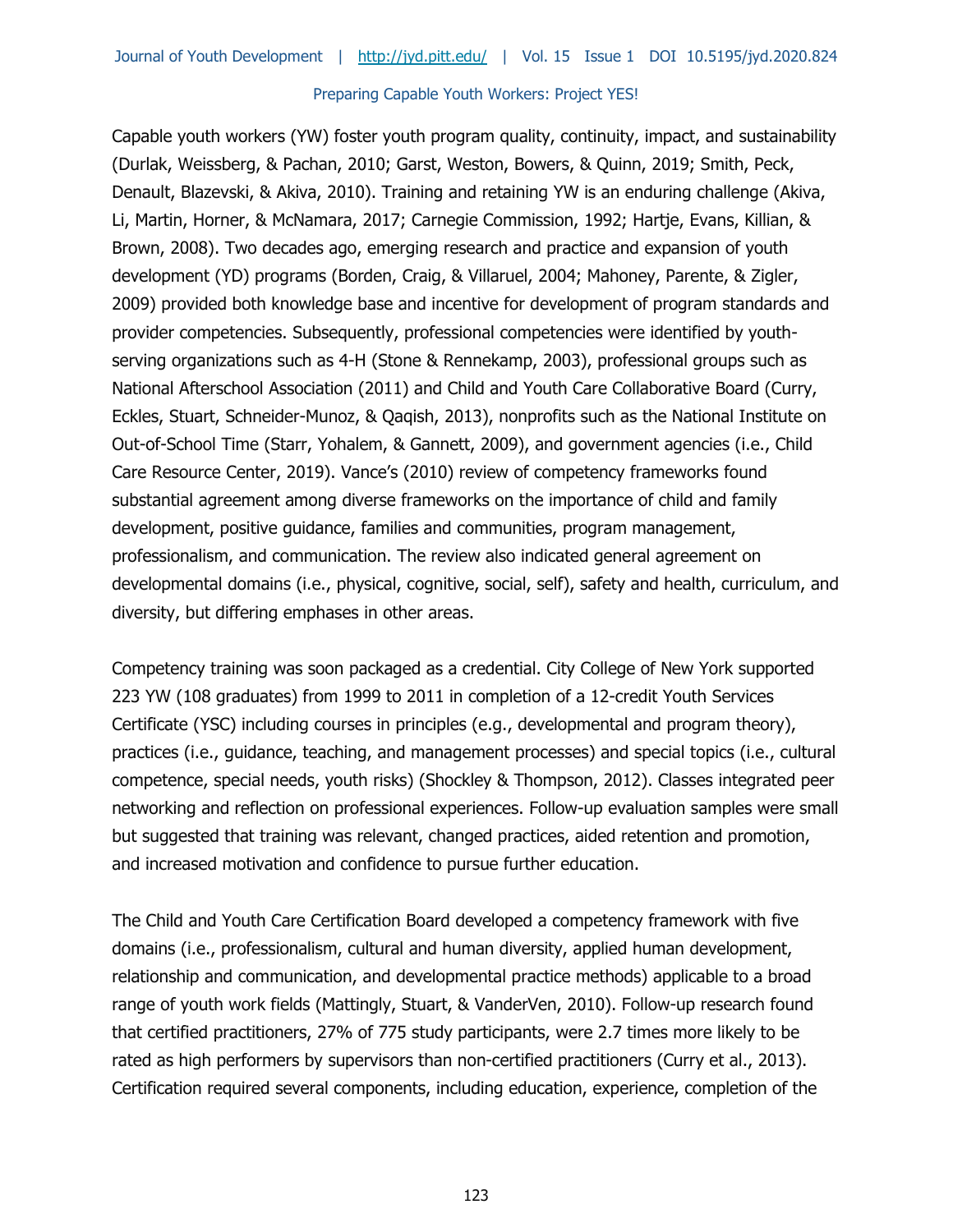certification exam and a professional portfolio. However, inclusion of all components predicted only 17% of variance in performance ratings.

Competency frameworks provide focus, informed by research and practice, but indicators are often either too vague or too prescriptive (Walker & Walker, 2012). Professional development models reviewed by Akiva et al. (2017) indicated that general training (GT), typically one-time or short-term topical or activity workshops, were relatively less effective for improving program quality than a more intensive and sustained quality improvement system (QIS) approach using standards-based assessment, planning, training, and consulting. Their strengths-based approach, simple interactions (SI), combined features of QIS with a more context-specific, asset-oriented coaching, in contrast to conventional problem-focused, prescriptive practices for trainees. Coaches facilitated guided reflection with YW using videos of their interactions with children, focused on four themes: connection (affective in-tuneness), reciprocity (balanced roles of engagement), participation (involvement of all children), and progression (incremental challenge). After ten months of weekly guided reflection on videos of YW interactions with children, participants affirmed the value of the learning process and noted improvements that were corroborated by external reviewer observations.

Walker and Walker (2012) identified similar features in three programs that fostered YW practitioner expertise. These included (a) working together, engaging in reflective practice and mutual support from peers and expert coaches; (b) applying diverse perspectives, professional judgment, and practical wisdom to real-world practice dilemmas; and (c) sustained time and practice. They recommend inclusion of guiding principles and ethics and clarification of youth rights. Jonas (2012) notes that embedding core competencies in program and performance management facilitates program quality and YW growth. In the past decade, the focus of YW training began to move from *competencies* to *competence*, (Walker & Gran, 2010) or expertise involving "active integration of knowledge, activities, skills, and moment that together are necessary to do the job that has to be done at high levels of quality and consistency" (Baizerman, 2009, p. 88).

In The Universal Competency Framework (UCF) Bartram (2012) describes this pattern in workforce preparation across a broad range of vocations. Competencies are "sets of behaviours that are instrumental in the delivery of desired results" (p. 3). Competence is "the ability to apply knowledge, understanding, and skills [competencies] in performing to the standards required in employment" (p. 4), typically demonstrated in problem solving to meet changing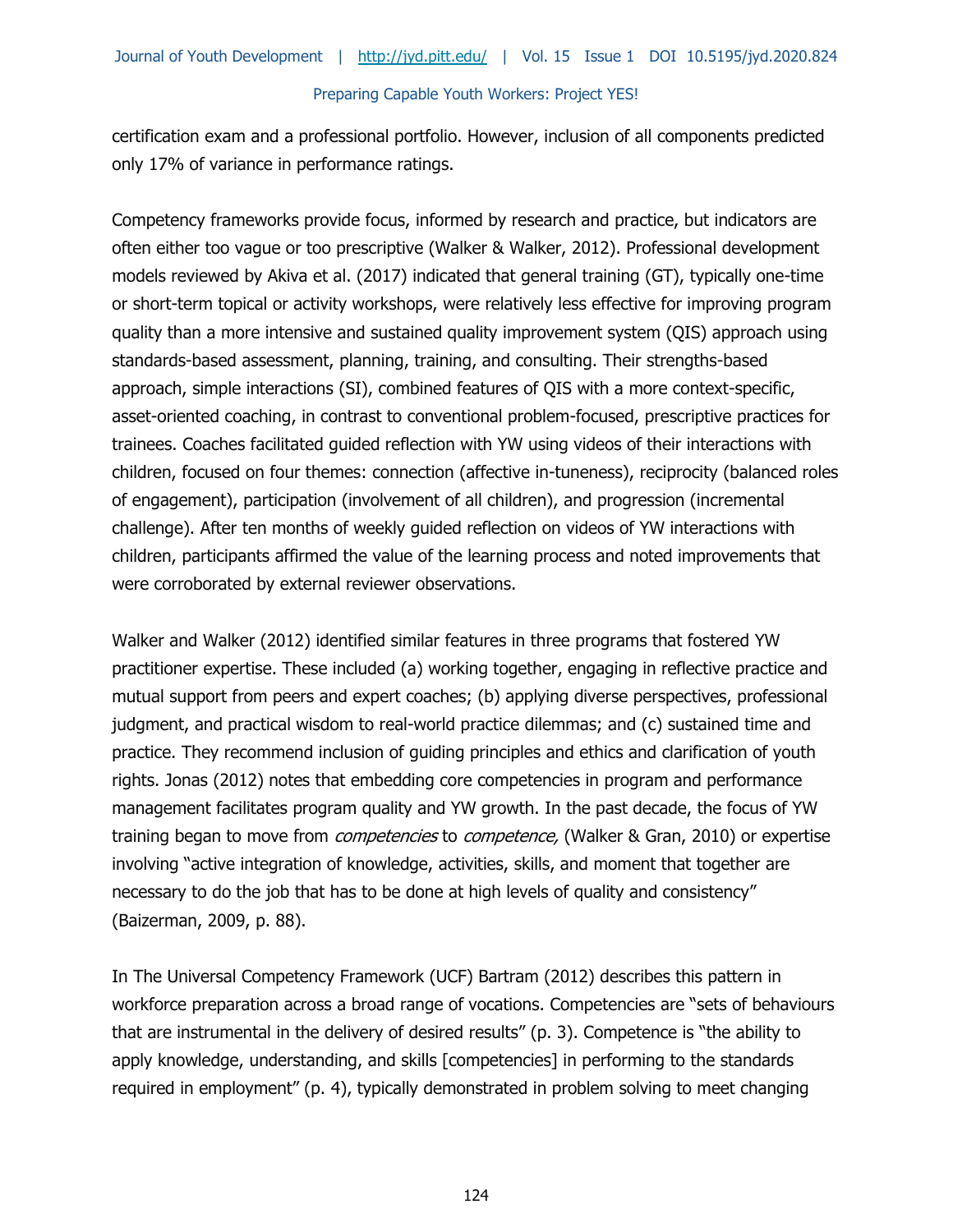demands. Bartram explains that organizational results flow from matching worker competencies (i.e., job-specific behaviors) and *potential* (i.e., motives, traits, values, and cognitive abilities). In YD, organizational results include program quality and outcomes (Eccles & Gootman, 2002; Akiva et al., 2017; Pekel et al., 2018).

These patterns for building competence are evident across related fields. Ash and Clayton (2009) found that service learning internships without critical reflection yielded few insights. Broader research on college internships found the greatest benefits linked to challenges that stretched capacities, personalized mentoring, supported autonomy in taking initiative, and included opportunities to practice problem solving on the job (Velez & Giner, 2015). Shek and Yu (2016) integrated reflective activities into undergraduate courses to promote cognitive competence critical to positive academic, vocational, and health effects. Activities focused on "know what" (knowledge acquisition), "know how" (process skills), and "know why" (reflection on thinking). Anderson-Nathe (2008) recommended that mentoring of youth workers include (a) space for "not knowing"; (b) collegial support networks; and (c) room to experiment, fail, then critically reflect (in a non-judgmental environment), and move toward competence, with attention to personal growth as well as technical problem-solving.

# **Project YES!: The Training Model**

Project YES! is an initiative of the U.S. Department of Defense Office of Employer Program and Policy and the U.S. Department of Agriculture's National Institute of Food and Agriculture through a cooperative agreement with the North Carolina State University. The primary objective of the program is to implement a high-quality national internship program engaging college students motivated to serve the needs of National Guard and Reserve Component (RC) military families during all phases of deployment. Specifically, Project YES! interns work with military youth who are between the ages of 6 and 17 years and participating in Yellow Ribbon Reintegration Program (YRRP) events, by facilitating evidence-based educational activities that promote leadership development, life skills, and resilient behaviors. Additionally, Project YES! interns learn how to be effective leaders and to increase their vocational awareness, understanding, and interest in national and international career planning. Project YES! was implemented in 2010 and since that time has employed 167 interns and served more than 27,000 military youth at 895 events nationally and internationally.

Project YES! partners began by developing a comprehensive training and evaluation model based on positive youth development (PYD) and workforce preparation (WP) research and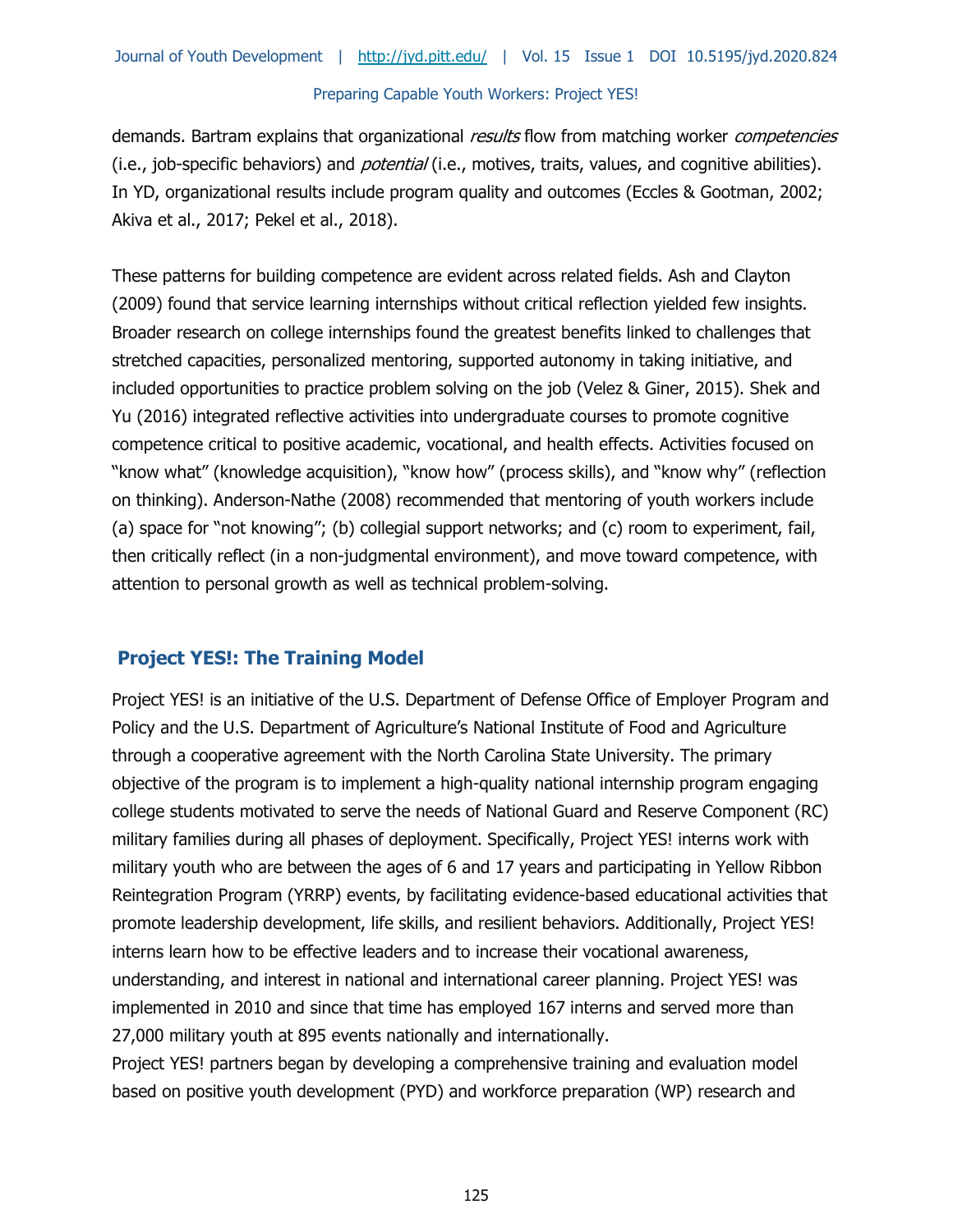practice. Bioecological (Bronfenbrenner & Morris, 2006) and Community Action (Gambone, Klem, & Connell, 2002) frameworks served as the program umbrella models (Arnold, 2015), with the goal of introducing challenges and supports designed to promote PYD (Bowers et al., 2010; Eccles & Gootman, 2002) to interns (via expert trainers and team leaders) and youth (via interns) as appropriate (Scales et al., 2016; Larson, Rickman, Gibbons, & Walker, 2009). At the program implementation level, interns were prepared to deliver developmentally-appropriate 4- H STEM and life skills curricula using experiential methods (Enfield, Schmitt-McQuitty, & Smith, 2007) and critical reflection (Ash & Clayton, 2009).

Project YES! staff, in consultation with the General H. Hugh Shelton Leadership Center (leadership consultants) and Haigler Enterprises International, Inc. (workforce consultants) conducted a comparison of youth worker duties as outlined in the Universal Competency Framework (UCF) (Bartram, 2012), U.S. Department of Labor Occupational Information Network (O\*NET) (Burrus, Jackson, Xi, & Steinberg, 2013), and 4-H Professional Research and Knowledge Competencies (Stone & Rennekamp, 2004), consistent with competency models of that time (Starr et al, 2009), and identified 37 competencies to guide training and assessment. The Project YES! operating and programming model is summarized in Figure 1.

### **Intern Selection and Assessment**

Interns are recruited from all colleges and universities through nationally accessible internship marketing systems. Applications are screened and candidates intensively interviewed to match their experience, aspirations, and growth potential with program objectives and requirements. Following criminal background checks, internship invitations are extended. Average starting age for interns is 22.8 years, with a range of 19.5 to 42. During their 12-month appointment time, interns are required to serve on at least one youth event per month. However, many interns request the opportunity to support two monthly events. Approximately 60% of the interns also request additional years of service. Yellow Ribbon Reintegration Program events are typically 1 to 2 days long and conducted throughout the United States and U.S. territories. Project YES! covers all related expenses (travel, lodging, per diem, etc.). Additionally, interns receive a flatrate stipend for each day they spend actively facilitating youth development activities.

Interns initially complete the 37-item Competency Evaluation developed for the Project YES! model. Results of this assessment drive training priorities during orientation and continuing education events. These results also impact the overall experience by helping inform processes that include developing individual plans for skill-building at events, preparing for and debriefing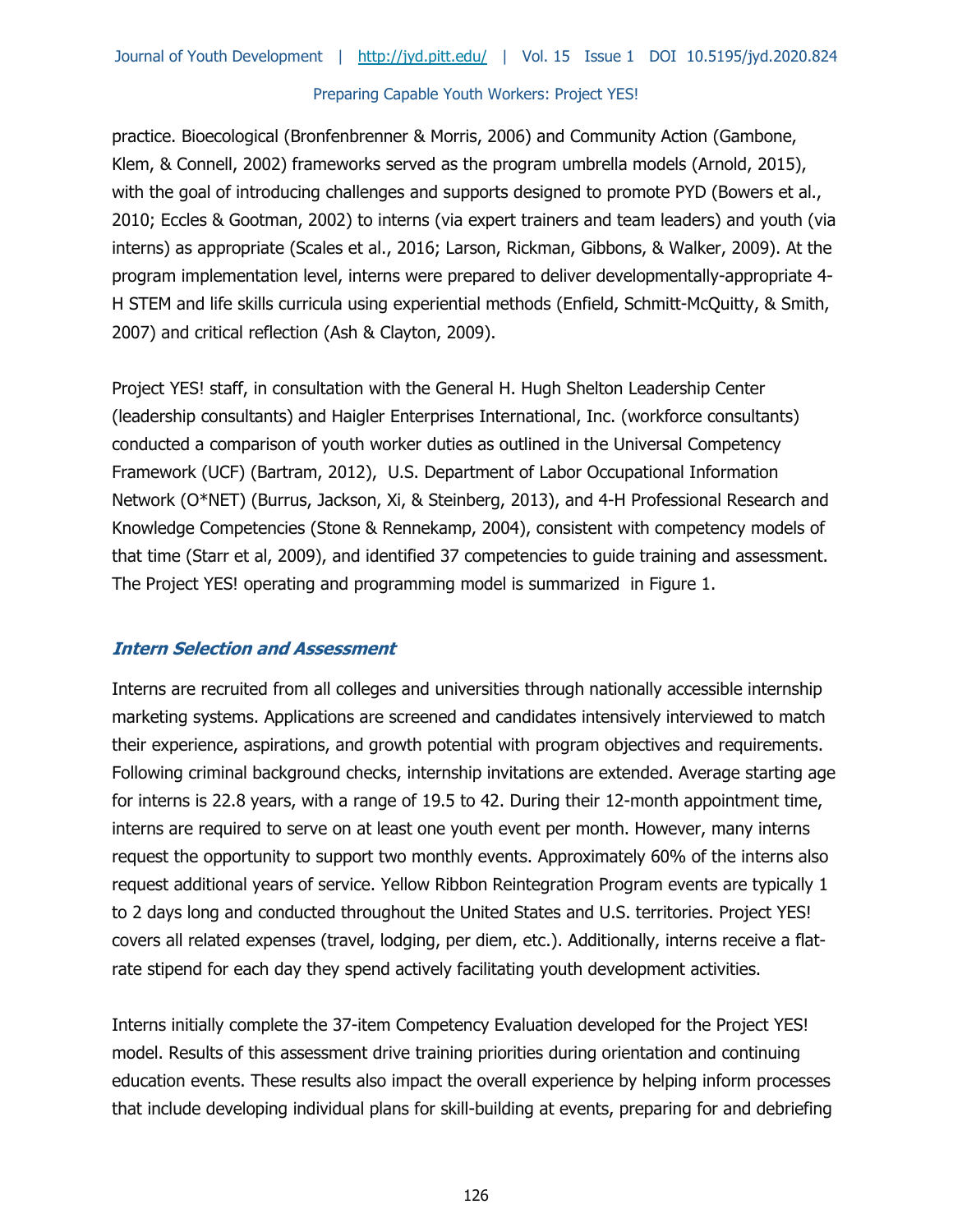after events, designing professional development projects, and individual coaching and mentoring.





# **Training Events**

Interns attend an 8-day on-site orientation where they participate in an initial 55 to 60 hours of training followed by an additional 24 to 30 hours during a second, mid-year training session. Attendance at both training events is required for new and returning interns. Additionally, interns participate in approximately two hours of virtual training monthly and engage in intensive learning and reflection following each event. Also, interns may request individualized mentoring at any time.

### **Orientation and Mid-Year Training**

Face-to-face events feature opportunities for all interns to bond, gain skills, and practice critical reflection. Critical reflection using the Describe-Examine-Articulate Learning (DEAL) model (Ash & Clayton, 2009; Paul & Elder, 2001) is vital to the success of the Project YES! experience. The model includes objectively describing the experience or action taken, then examining the experience in the context of identified goals and learning objectives, and finally, articulating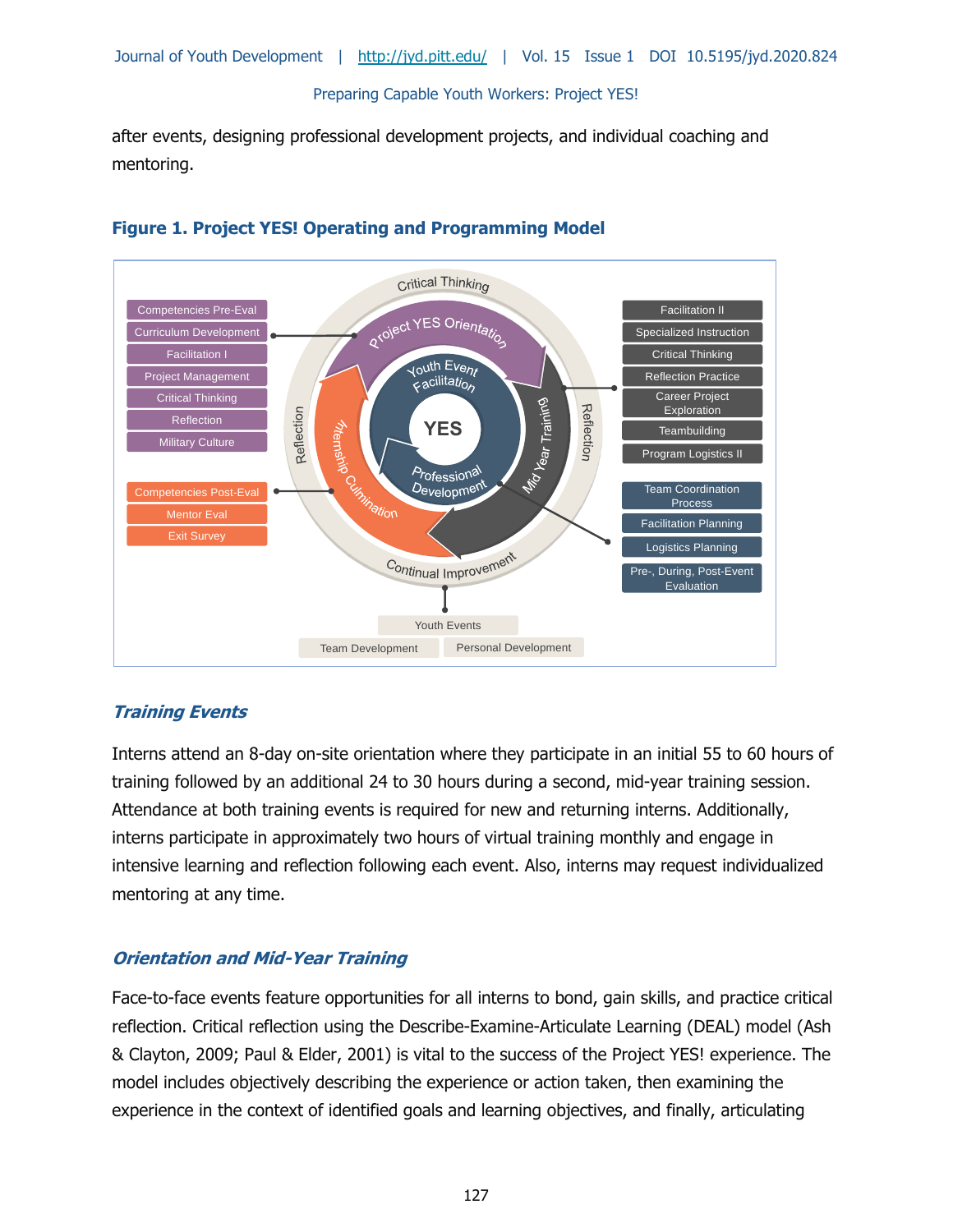learning to improve practice and enhance skills. The flexibility of the DEAL model allows for processing through different lenses, which makes it ideal for training simulations, processing dilemmas, and addressing individual and team development issues.

Using the DEAL reflection model for processing activities during orientation also gives the interns opportunities to improve skills using the model so they will be ready to apply these skills when they serve at events with military youth. Interns participate in team-building and resiliency activities that are part of the youth events curriculum. They use the DEAL model to process how they have engaged in the activities as Project YES! teammates, and how they can apply the lessons learned to their work as interns, as well as to other areas of their lives outside of Project YES!. The interns also reflect on how they would facilitate the same activities and debrief youth based on expected and unexpected occurrences during a youth event and from the perspective of youth as members of military families.

In addition, interns learn about youth development, experiential learning, program planning and delivery, military families, and military organizational structure and culture. As they travel to training and youth events they also gain life skills such as time and stress management, communication, and problem-solving.

### **Training and Internship Practice Assessment**

From initial orientation and throughout the internship experience, using on-site and online instruction, interns engage in critical reflection about issues, skills, personal practices, and peer performances. Project YES! staff monitor individual and team performance, providing periodic feedback to interns, often using observations and probing questions to further improve skills and insights. In addition, these critical reflections provide the basis for decisions on intern readiness for leadership roles.

### **Monthly Debriefings and Additional Training**

Following each event, team leaders (TL) prepare after action reports to summarize details for Project YES! staff. The reports include details regarding curricula used, challenges or issues encountered during the event, and assessments of growth of individual interns providing service at the event. Sources of data include observations and feedback from interns as well as military staff event hosts before, during, and after the event. These reports inform discussions of individual and team goals for events between interns and team leaders. Report results are also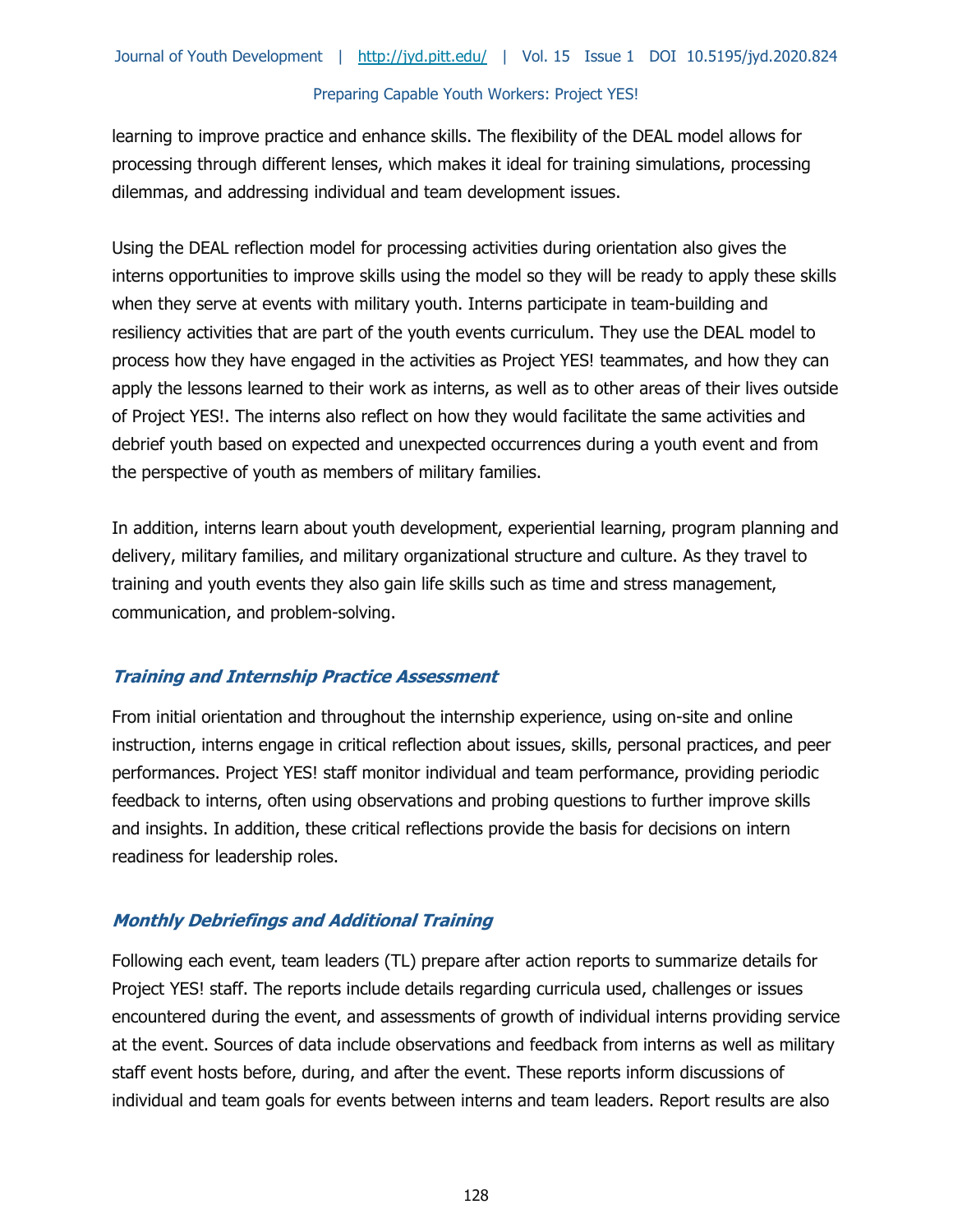integrated into team leaders' discussions of training and programming needed to continuously renew the program. Finally, information from intern and TL reflections contribute to updates of online training supporting the intern competency-building and process management.

### **Professional Mentor Selection and Project**

Interns are expected to identify a professional mentor within the first 3 months of their appointment. This mentor is ideally someone currently employed in the field of practice the intern is most interested in pursuing. This mentoring relationship is the focus of monthly team debrief calls and small group reflections for interns to discuss with peers any recent successes and challenges related to personal and professional growth.

An e-Portfolio system provides an online tool for mentors and mentees to work together to build a digital file of the experience to help describe personal professional growth of the intern and to create a final product that the intern can use for reference. Interns share a short presentation of their mentor experience with peers through a webinar series. This activity is an opportunity to practice presentation skills while also creating another venue for critical reflection, both personally and within the peer group.

### **Leadership and Promotion**

Interns support Project YES! objectives through a variety of formal and informal roles as identified in Appendix A. Promotion within the formal scale is progressive and based on experience, demonstrated skill mastery, intern interest in advancement, and approval of Project YES! leadership. Each level requires a leadership professional development plan and advanced training on communication, event management, and peer management skills.

Annually, interns who have been identified as potential TLs are provided the opportunity to shadow current TL's and receive more detailed information on all aspects of the role. Prospective TL's who complete general TL training requirements then receive on-site supervision and individualized training as they plan and facilitate their first two events. Throughout their service, TLs participate in monthly conference calls focused on collaborative learning and continuing education. Many continue mentoring relationships with senior staff and peers in areas of special interest.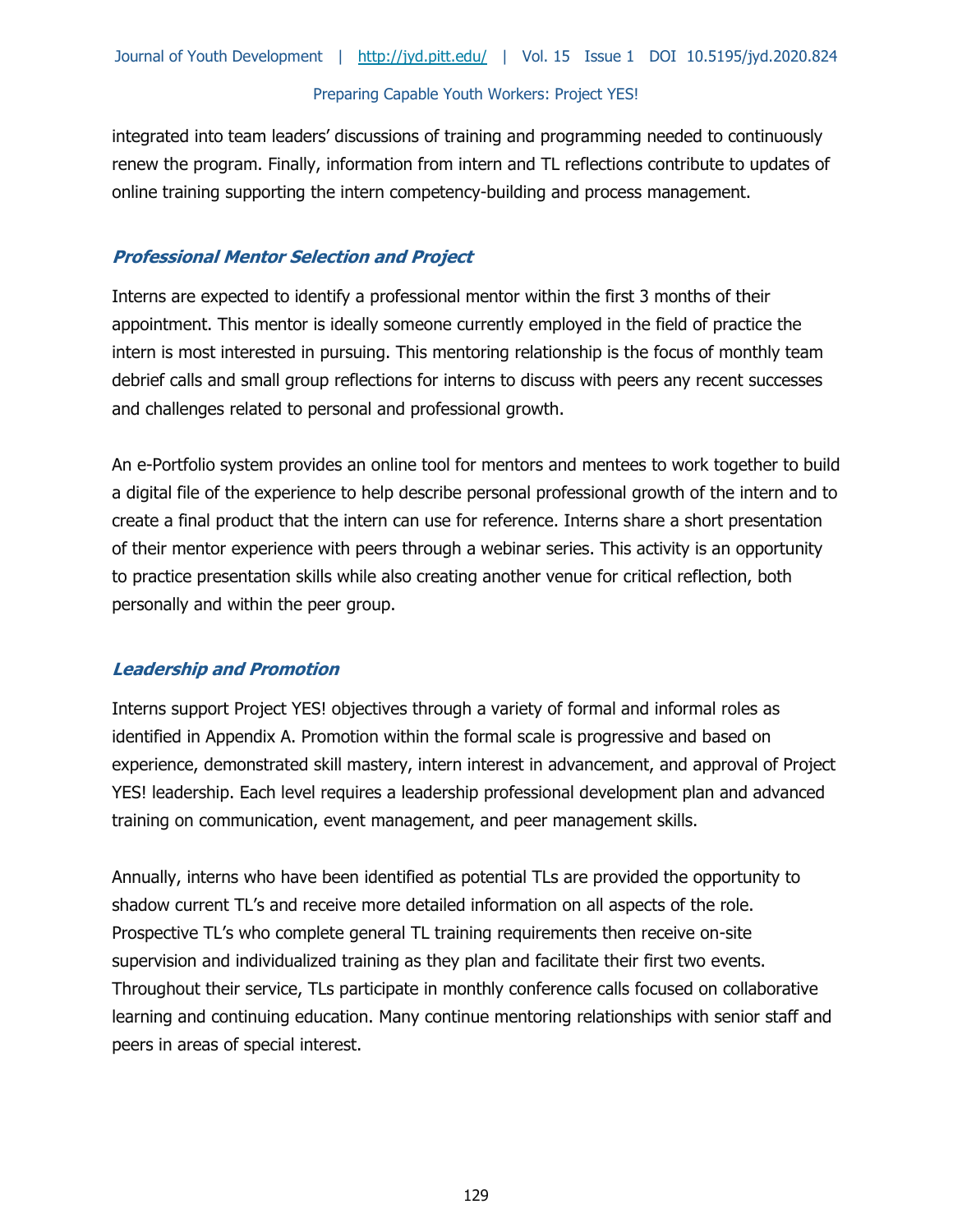Informal roles include Supply Coordinator, Travel Coordinator, Researcher, and Media Specialist. Each role requires appropriate training but roles change from event to event and interns may exercise multiple roles in the same event.

# **Evaluation and Research Questions**

The intern Competency Evaluation and feedback from youth participants and event site coordinators were initially evaluated for program improvement and accountability but may be useful in addressing two issues in applied research:

- 1. (How) can young adults benefit from training and practice experiences? Since most interns already have prior academic and practical experience, will an internship result in significant growth in competencies?
- 2. (How) can organizations recruit and build capacities of YW to serve short-term programs, especially when programs and YW are geographically dispersed?

Research on YW competencies and expertise as well as training paradigms are nascent, and there are many challenges with recruiting and retaining staff with 21<sup>st</sup> century skills. Lessons learned from Project YES! may help organizations address those issues and YW prepare for and sustain their careers.

### **Methods**

Project YES! conducted surveys of interns upon entry and exit to measure program effects on intern growth. Of the 73 participants who completed internships between 2011 and 2016, 64 completed both surveys.

### **Measurement Tools**

Each item of the Competency Evaluation was presented in quantitative (performance self-rating on a 5-item Likert scale) and qualitative (open-ended comment space on "How internship experience influenced this capacity") formats. Interns completed surveys on entry and exit from the program.

Youth and Event Coordinator surveys were designed to provide practical feedback on items of interest to funders and program leaders. Since deployment events were brief and somewhat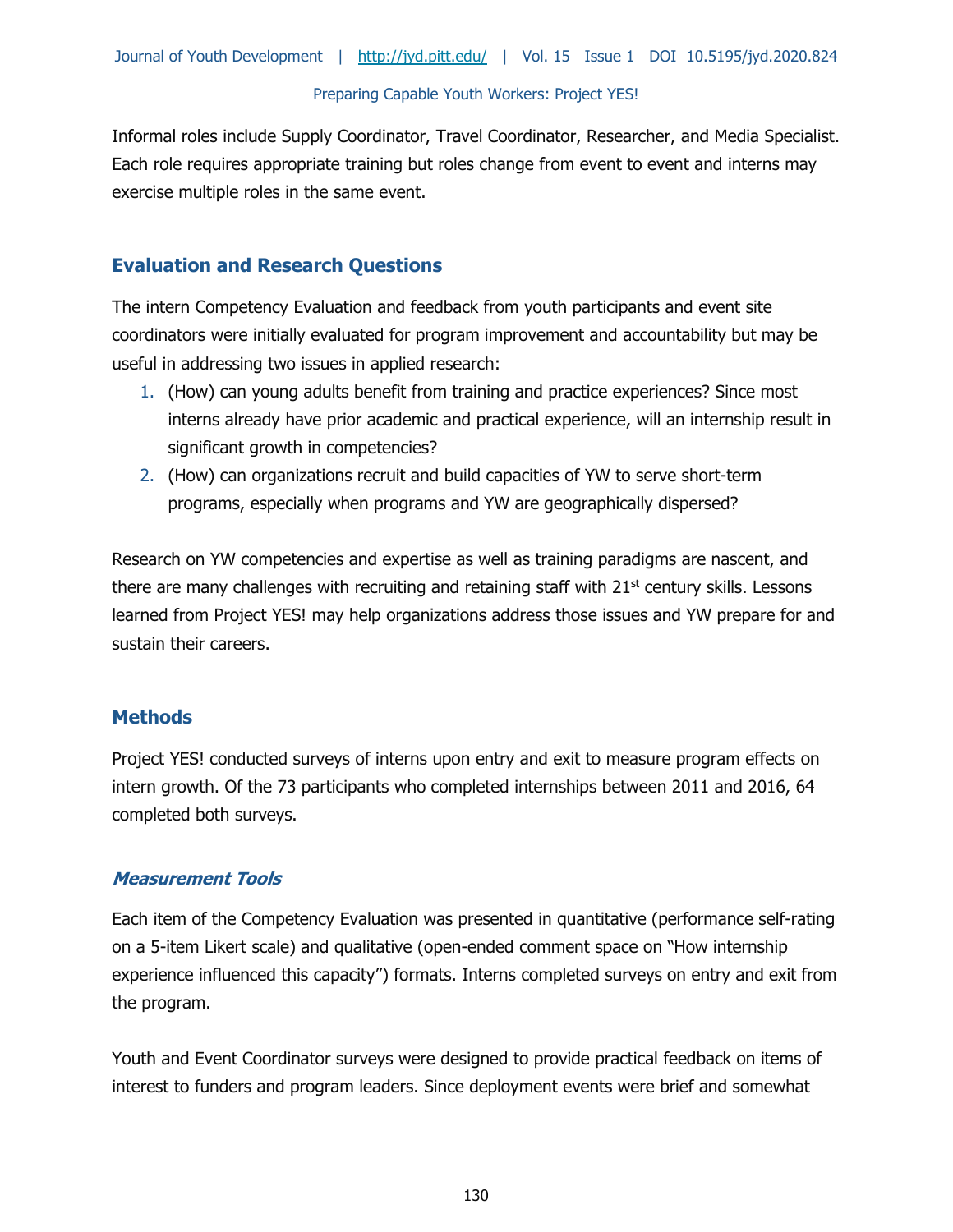varied in content, broad indicators for program climate and effects were selected as practical feedback rather than precise and in-depth measures appropriate to evaluation of extended programming.

This study was reviewed by the authors' Human Subjects Institutional Review Board and granted a waiver since it used anonymous program evaluation data.

### **Results**

### **Competency Evaluation: Quantitative Survey**

All items in pre/post self-rating of competencies were statistically significant, as reported in Appendix B. On 24 of 37 indicators, differences were .50 or greater on a 5-point scale. Over 90% of interns reported that they practiced 30/37 target behaviors "Quite Often" or "Very Often." Trends toward higher means and smaller standard deviations at post-program suggest consistent positive effects for all interns. Effect sizes for all behaviors exceeded the .24 threshold identified by Cuijpers (2017) as clinically significant for practice.

Areas of greatest growth include practices critical to leadership in a high-intensity environment (e.g., maintaining composure and attention, positive interaction and guidance, adapting to conditions and audiences, accepting criticism, being other-centered, relating to all cultures). Smaller, but significant improvements were evident for life skills competencies (i.e., time management, goal achievement, concentration, organization) critical to program preparation and implementation. Several competencies that might be considered character-related behaviors (i.e., credibility, reliability, respect, other-centeredness, organization, positivity) were among higher-rated competencies at first, probably because those qualities reflected selection criteria related to integrity and growth potential. During the internship these skills continued to improve. Finally, the wording of some items might have been problematic. Interns were taught to "challenge the process," but with discretion and judgment; thus "following instructions" may evoke either interpretation. Event sites had minimal technology, so use may have been limited.

### **Intern Comments on Competencies and Climate**

The exit survey invited interns to comment on the influence of the internship on each competency. Most items garnered relatively few comments, although between 20 and 26 interns commented on five items (i.e., giving attention, asking appropriate questions, adapting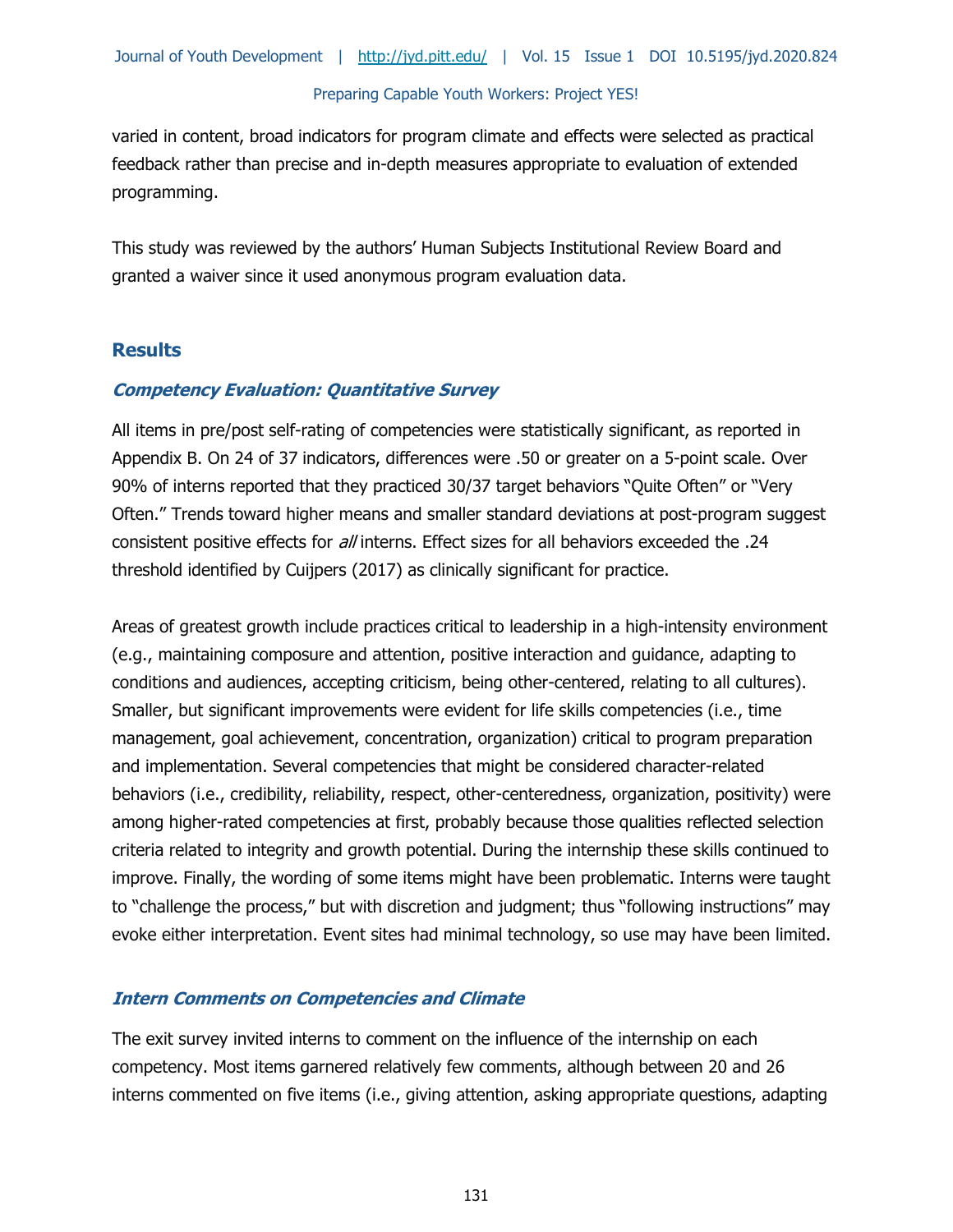to groups, showing peers respect, looking to help). Comments on each competency paralleled survey results, emphasizing professional skills and attitudes and processes influencing growth. Four interns gave the following responses:

- Speaking so often at Project YES! events has made me more comfortable in front of an audience.
- Planning for an event has helped me become a lot more organized.
- The largest way I believe Project YES! has influenced my listening skills is that I have learned to practice not projecting my feelings or beliefs onto someone else's experience.
- Project YES! has made me more adaptable because once a month I experience a new situation, a new town, a new team. These are changes, and I learn from every one of them.

Additionally, respondents acknowledged there was much yet to be learned:

- Time management is still something that I struggle with.
- I am still working on [constructive criticism], but if it wasn't for Project YES! I would have never even started to work on this.

# **Emergent Themes**

Deeper analysis of intern competency survey results, represented in the responses that follow, identified three emergent themes evident across competencies: (a) personal maturation, (b) team valuation, and (c) perspectives of youth and youth work.

### Personal Maturation

Interns commented on insights about self and growth through challenges:

- Through this internship I think I have been put in a variety of challenging situations. However, working with a wide variety of people has shown me that when you are calm, those around you are calm.
- Project YES! has forever changed me in aspects of adaptation and flexibility. I have always been an extremely structured person, but learning to adapt an agenda or debriefs to the needs of the youth at hand has forced me to stretch outside my comfort zone and consequently I have become extremely good at adapting to better reach others.

Receiving feedback from Project YES! interns and staff and applying those changes is a beneficial part of self-growth.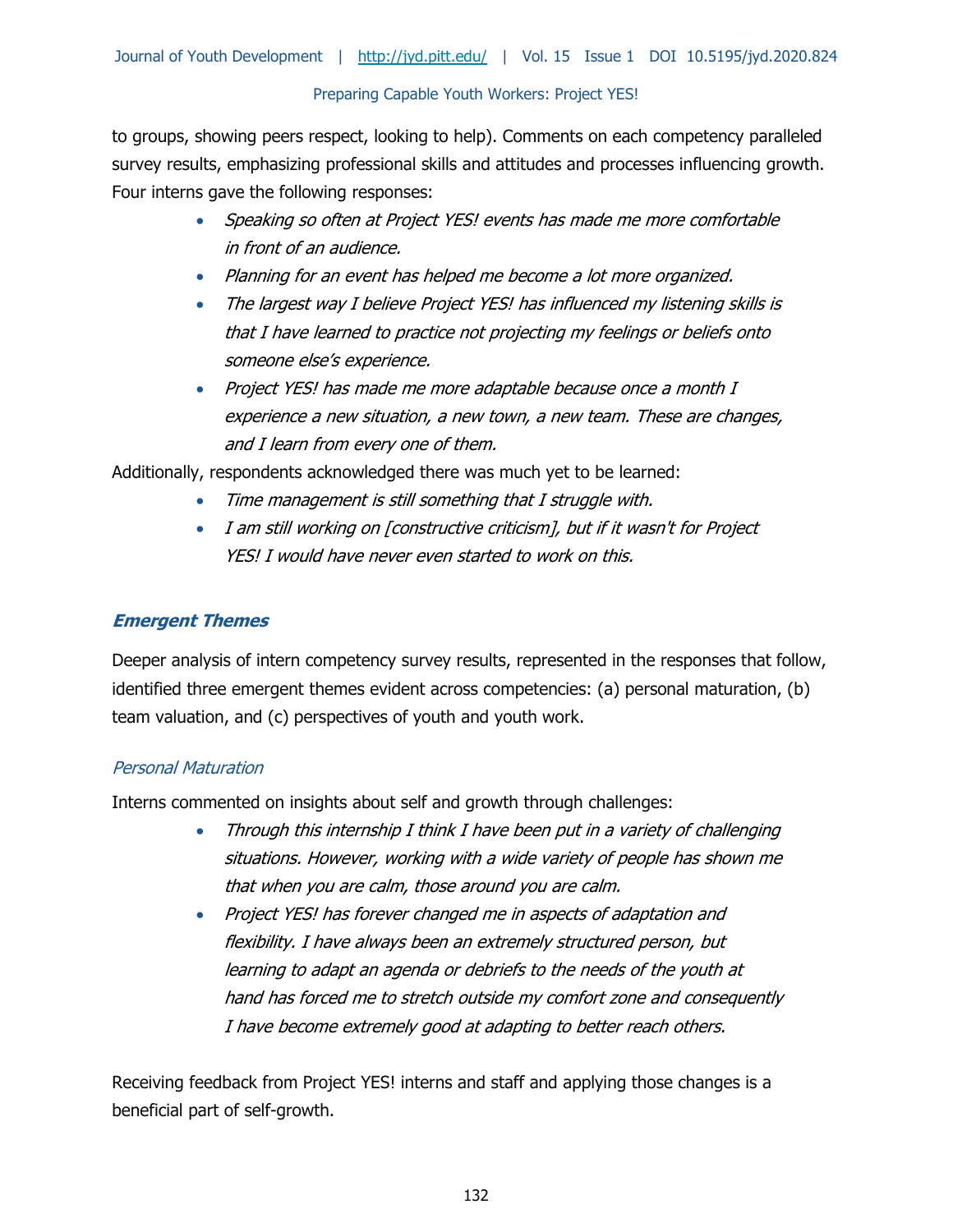# Valuing of Teamwork

Interns discussed working through differences in personality, background, or experience much more often in relation to peers than with youth. Their comments stressed appreciating diversity and seeking synergy rather than engaging in conflict.

- I continue to work on my organizational skills but I think working with Project YES! has helped me understand the importance of being reliable and completing all tasks prior to deadlines to ensure that all team members are also able to complete their tasks on time and we are able to work better as a group overall.
- I noticed this [encouraging others to do quality work] more in my second year when we hired new interns and I worked to make sure they were comfortable in the classroom, leading events.
- I like working in a very collaborative setting. Project YES! has taught me about the importance of having different team members give their input because we all come from different experiences and backgrounds.

# Perspectives on Youth and Youth Work

Interns repeatedly commented on youth stress and growth as they reflected on their own experience, suggesting that events helped youth gain support, communication and coping skills, in addition to learning from STEM and life skills activities.

- I have seen more of a need to help families after witnessing the struggles they endure.
- The ongoing events working with children on deployment issues made me work harder at being a better listener so I could try and meet the youth at the place where they were at emotionally.
- Knowing when to ask questions, when to allow youth to just think and process, and when to allow youth to come to you and offer conversation is a balance that comes with experience working with youth.
- Project YES! has taught me how to adapt to different age groups of youth and even the different attitudes of the groups.

Intern comments consistently linked growth in competencies and confidence to the program's climate of challenge and support. The comments were expressed as "stretched beyond my comfort zone," and support program staff and peers were seen as "great role models," who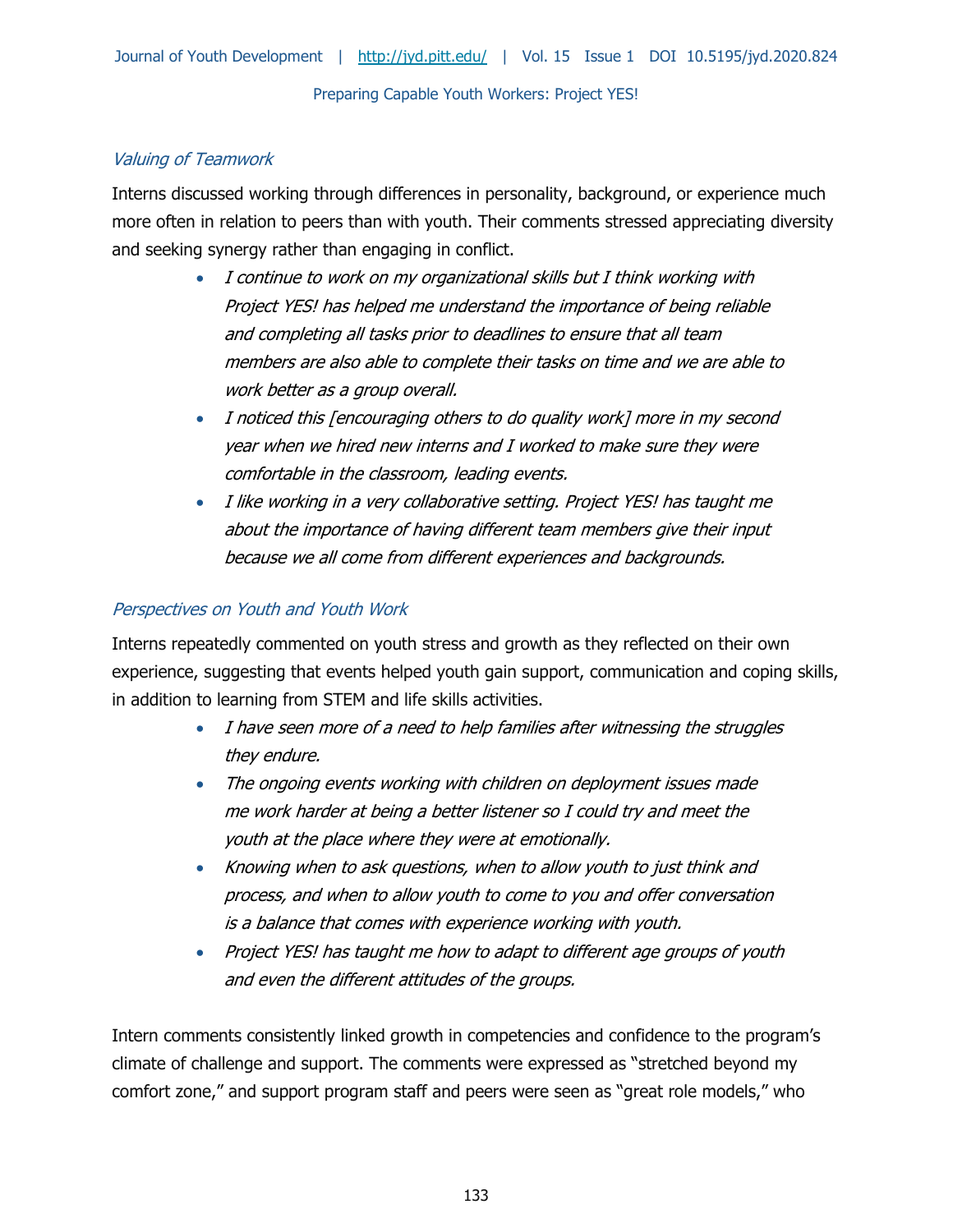were "always there for me." Frequent mention of "learning from feedback" and "seeing other perspectives" reflected the growth mindset and critical reflection process integral to the program model. Likewise, an attitude of service with empathy was reflected in comments that interns were "motivated to work harder at listening." Finally, interns often stated or implied a deeper sense of confidence in themselves, program strategies and organization, and the PYD culture.

### **Feedback From Program Trainers, Youth and Event Coordinators**

Intern responses are consistent with observations of program trainers who monitored interns' progress from selection through training and practice experiences, and who made decisions on interns' readiness for leadership roles (Moses, personal communication, 2019).

Youth participating in post-event surveys indicated high satisfaction with the Project YES! program, with over 85% expressing agreement or strong agreement that events were enjoyable, useful, and timely, and 95% agreed that intern leadership was positive (Project YES!, 2018). Further, more than 95% of event hosts expressed confidence and satisfaction with interns. They provided very high ratings regarding event coordination (communication, delivery, adaptability) and meeting program objectives, and planned to request Project YES! support for future events (Project YES!, 2018).

### **Discussion**

Project YES! trains college interns to facilitate PYD activities and provide social support to military youth during deployment events. Additionally, interns gain 21<sup>st</sup> century workforce skills. In its initial six years, intern self-ratings and comments reflect significant growth in planning, interaction, reflection, and problem-solving skills important to youth program quality (Akiva et al., 2017; Curry et al., 2013; Gambone et al., 2002; Larson & Walker, 2010; Pekel et al., 2018). Areas of greatest growth include practices critical to self-regulation, interaction, and adaptation in a high-intensity environment. Such skills are especially critical for new YW and typically learned through repeated practice, problem solving, and reflection with peers and mentors (Ash & Clayton, 2009; Shockley & Thompson, 2012; Walker & Walker, 2012).

Smaller but significant improvements were evident for life skills that are integral to success in any 21<sup>st</sup> century workplace (Burrus et al., 2013; Young, 2018). Character-related competencies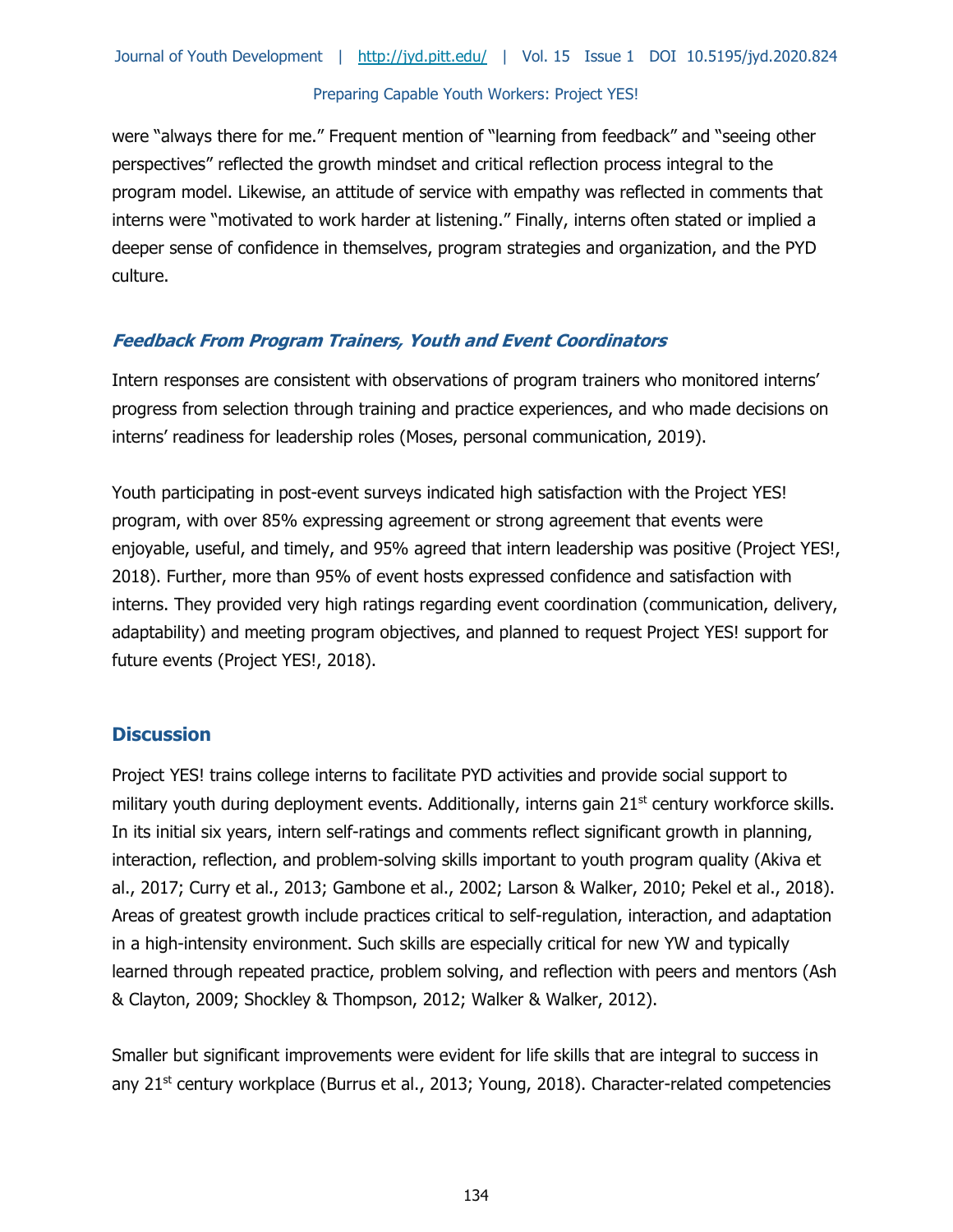that were initially among the highest-rated, were also significantly strengthened through practice. Greater growth in adaptive skills reflects program demands relative to interns' prior experience as well as need-based training priorities. Consistent with the evaluation design, areas of greatest need received the most training.

As an internship, Project YES! is not specifically designed to facilitate long-term retention in the program. However, about 95% of those hired complete the internship and approximately 60% are accepted to serve additional years with the program. Research on long-term effects of training and evaluation is ongoing.

# **Integrated Results**

Consistent with the training, programming, and evaluation plans and practices, survey items reflect interns' "know-how," or competence to do and adapt, rather than simply "have knowledge of" or conform to prescribed roles. Comments reiterate significant skill learning identified in the post-internship survey (i.e., presenting, planning, asking questions, listening, adapting); describe the experience as challenging, confidence-building, and growth-promoting; and point to strategies (i.e., repeated practice, reflective feedback, hearing others' perspectives, support, role models, and mentoring) that influenced changes.

Cross-cutting themes emerged from intern comments. First, maturation is evident in growing composure, openness, adaptability, and confidence—capacities that are key to leadership and retention in the field (Hartje et al., 2008; Walker & Walker, 2012). Experiences of travel; balancing work, school, and home roles; and relating to diverse peers and youth also fostered growth and maturity. Second, comments highlight the value of mutual respect and support, problem-solving, and accountability within teams. Finally, comments reflect empathy for military youth, competence in adapting to youth of different ages, and judging when and how to engage with youth (e.g., initiating or waiting on youth initiative).

Intern self-assessments are consistent with trainer and team leader observations, trends in intern retention and promotion to leadership roles, program demand and performance quality ratings from event coordinators, as well positive feedback from youth. However, program data is insufficient to determine whether internship length or leader roles influenced specific competencies or growth rates.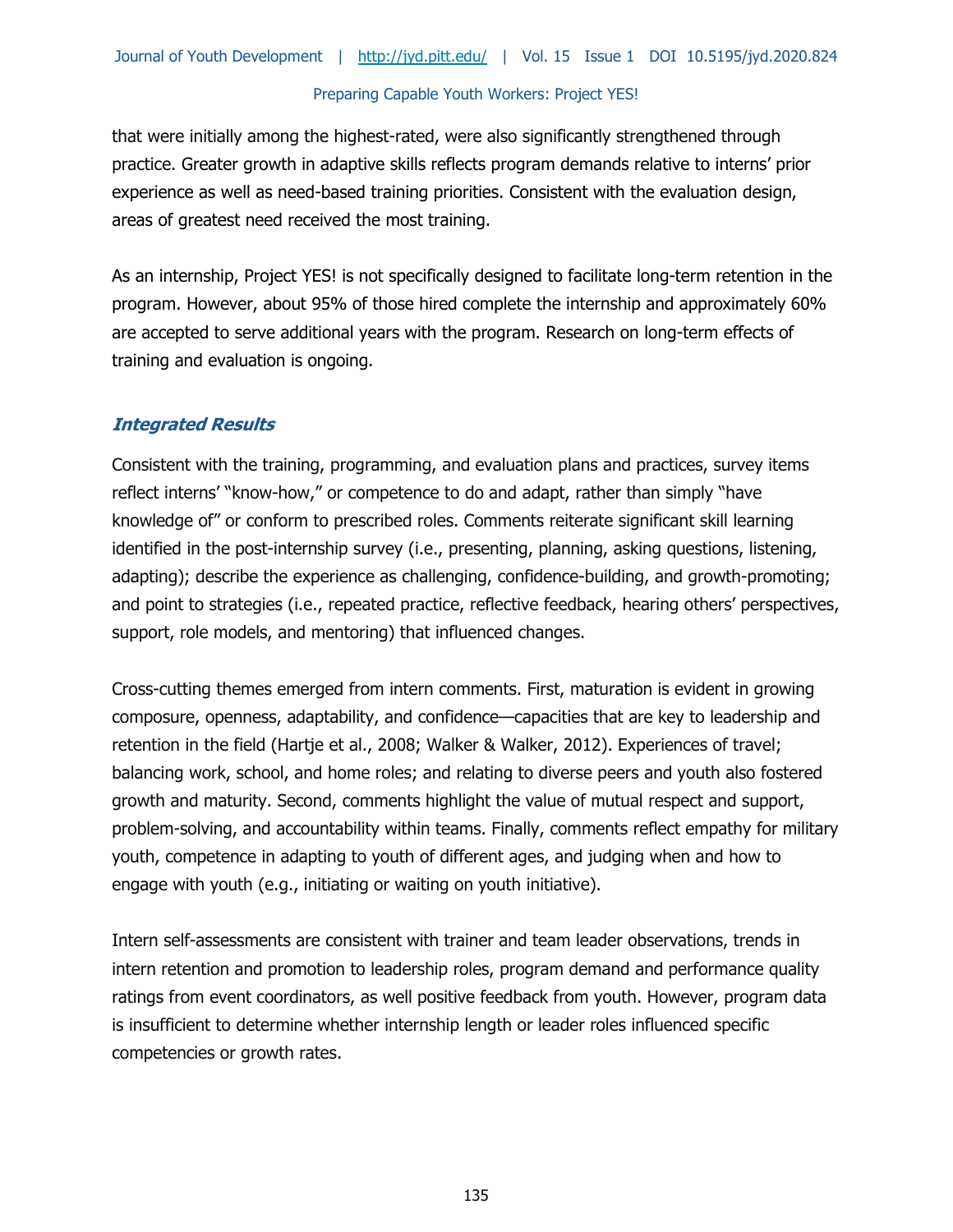Events were brief, one-time experiences offering some combination of life skills, STEM, leadership, and discussion/reflection. Youth satisfaction surveys served all age groups and focused on general reactions (i.e., enjoyable, useful, timely, positive leadership) broadly related to program quality traits such as providing a safe, supportive, skill-building, socially inclusive climate (Eccles & Gootman, 2002). Likewise, interns' exercise of competencies and comments about interactions suggest that they nurtured the 5Cs of PYD (Bowers et al., 2010) through rapport (connection), behavioral expectations (character), support and facilitation of peer networking (caring), skill-building (competence), and encouragement and inclusion (confidence). Youth feedback levels varied from event to event, but averaged 85-95% agreement throughout. For programs of brief duration, participant reactions or program quality data may be the best available evidence of program value (Arnold & Cater, 2016).

Event coordinators provide organization-level assessments of program value and are accountable when program demand or satisfaction wanes. Thus, their favorable judgments and continuing invitations to provide event support suggests Project YES! training yields a highquality product.

Study results were gathered for program evaluation but also contribute to research by showing that even young adults with prior academic and practical assets gain significant benefits through intensive and extended training and leadership of youth events. Results also indicate that organizations can prepare competent staff to lead short-term programs even when programs and trainees are geographically dispersed and episodically deployed.

### **Recommendations for Youth Worker Training**

The following recommendations are based on integrated results and Project YES! practices inferred to be the source of results.

1. Skills and attitudes provide practical behaviors and a common language (Walker & Walker, 2012) for training cohorts. Those new to youth development especially need to become competent in what to do and how to think to create a climate for PYD. Skill sets should be tailored to program context, goals, and participants, but probably should include leadership, teamwork, program planning, management, and evaluation, as well as engagement and problem-solving (Akiva et al., 2017; Curry et al., 2013). Quality curricula and activities also facilitate skill learning and application. Such skills are valued in all 21<sup>st</sup> century workplaces (Burrus et al., 2013; Young, 2018).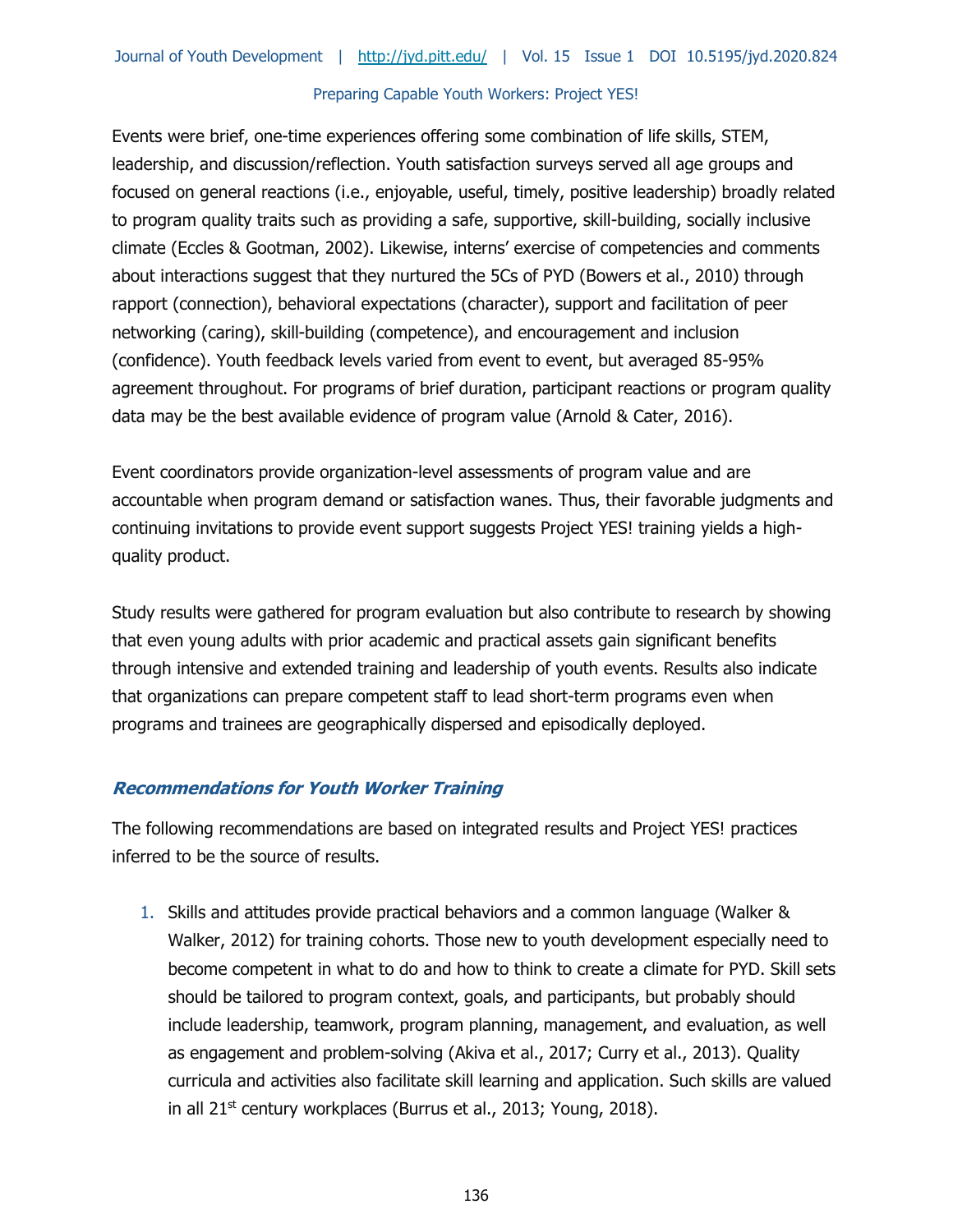- 2. Critical reflection is an essential complementary skill for understanding and applying competencies. The DEAL model facilitates insight and practice change both in-themoment and through planned debriefing (Ash & Clayton, 2009). Reflection in teams invites multiple perspectives and collaborative action (Walker & Walker, 2012). YW who practice critical reflection in preparation for program implementation are more adept at helping learners participate in reflection activities.
- 3. Embedding skill learning and reflection in youth program practice increases relevance and retention, thus maximizing transfer to new contexts. Interns who experience a climate of support and challenge (Anderson-Nathe, 2008; Gambone et al., 2002) and build assets as young adults (Scales et al., 2016) are empowered to promote program quality (Eccles & Gootman, 2002; Smith et al., 2010) and assets needed by military youth (Easterbrooks, Ginsberg, & Lerner, 2013). Contributing to meaningful change also enhances intern learning and motivation (Peake, Gaffney, & Surko, 2006).
- 4. Intensive instruction and practice, involving repeated cycles of action and reflection in real-life contexts over an extended period, builds competence (Akiva et al., 2017; Shockley & Thompson, 2012; Walker & Walker, 2012). The 1- to 3-day duration of Yellow Ribbon Reintegration Program youth events limits program and relationship opportunities (as compared with extended youth programs), but enables interns to master one set of curricula or role at a time. Practice settings are similar (i.e., shortterm youth events) but also varied (i.e., no two groups or conditions the same), thus providing contexts for repeated practice as well as adjustments to novel conditions. These cycles of practice and reflection may work like interval training for physical fitness. In a similar way, the cyclical and episodic nature of the program enables interns to remain actively engaged in college, work, and social activities. Project YES! is a substantial commitment, but one that does not require students to stop and move elsewhere.
- 5. Opportunities for specialized learning increase YW effectiveness and retention (Hartje et al., 2008). In Project YES!, specialized topics include PYD, curricula, professionalism, military culture, military family structures, and career exploration. Diverse and expanded leadership roles (e.g., team lead, room lead) increase intern contributions to, as well as benefits from, the program.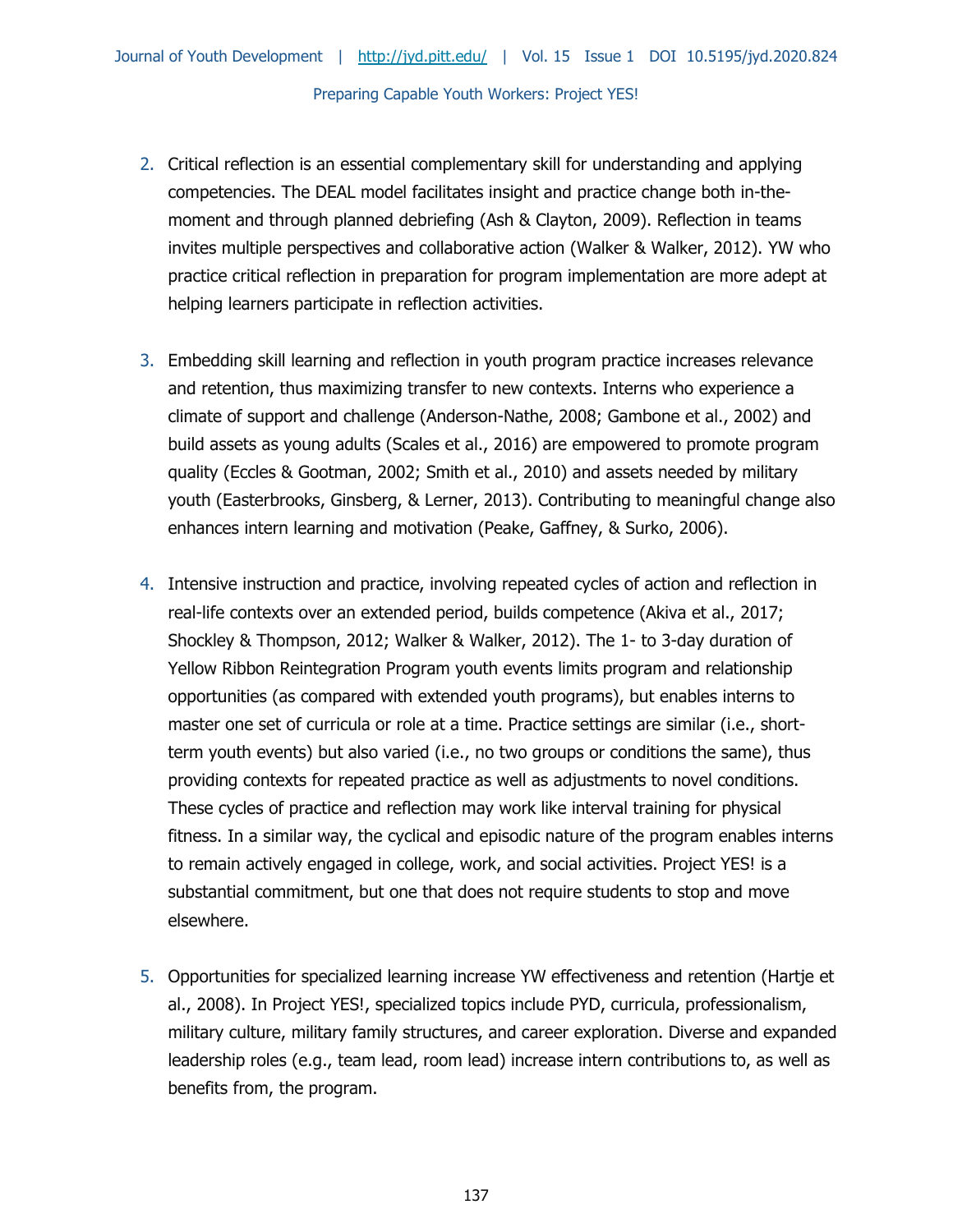- 6. Intentional and synchronized programming, training, and evaluation plans (Little, 2014; Urban & Trochim, 2009; Walker, 2006) enhance program effectiveness. Engaging stakeholders in use of data processes and products (Ash & Clayton, 2009; Baughman, Boyd, & Franz, 2012) also fosters a critically-reflective learning community.
- 7. Program management is efficient and effective because it is nimble and networked. Using technology to enhance and extend the reach of a core team creates opportunities to involve additional subject matter experts in content delivery and maintain ongoing connections to geographically dispersed teams. A small and stable leadership team can engage and empower interns and partners as leaders, and use technology to network, teach, manage, and evaluate.

# **Opportunities for Future Research and Programming**

Project YES! effectively trains interns and supports military youth events, and has built capacity to refine research and programming as follows:

- 1. Program evaluation for accountability, with an active but informal culture of monitoring and reflection, could become a basis for more systematic evaluation on processes and products of staff development.
- 2. Refinements of measurement tools and processes would add to their precision, accuracy, and rigor. Compact survey descriptions of skills, for instance, do not capture the depth and breadth of competence. Targeted observations or interviews could potentially yield richer descriptions of growth than multiple open-ended questions. Expanded use of technology might facilitate enhanced collection and use of data for program improvement and research.
- 3. Expansion of the training and programming model to other training and programming contexts would inform and extend current results. Refinements of team leader training and the intern career project are ongoing in the current program. Training of staff or volunteers to work in a variety of community education programs might further extend and test the model.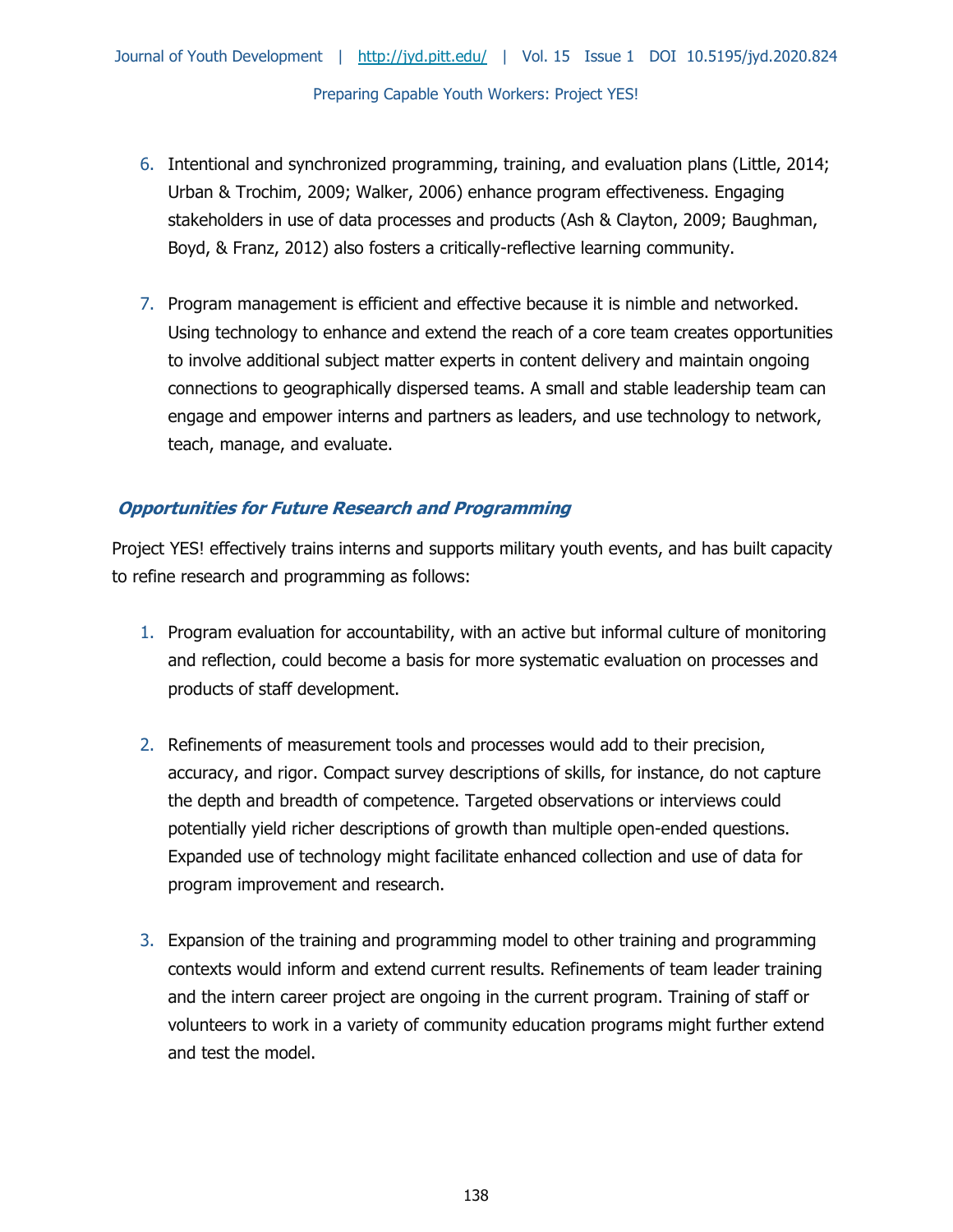4. Deeper and wider investigation is needed in at least two areas: (a) program mechanisms that make training effective (i.e., What works? How and why? Under what conditions?) and (b) long-term ripple effects, including what capacities interns retain; how they apply capacities in other contexts; continuous growth in competence; and alumni impact on peers, organizations, and communities in their chosen careers.

# **Limitations**

Study results are based on self-reports that are subject to multiple biases (Rosenman, Tennekoon, & Hill, 2011). Since quantitative data available for this study included only response option counts for each item, we were unable to check biases. Additional evidence, especially records on incremental growth and performance by expert observers, might have corroborated, questioned, or clarified interns' perceptions. Alternatively, after intense training, practice and feedback, interns may have the most authentic perspective on their learning and growth. Moreover, though the survey was voluntary and provided the opportunity for negative ratings and comments, almost none were recorded.

Lack of individual-response data also precluded analysis of reliability. Consistent, highly positive ratings suggest the responses were not idiosyncratic, but do not establish reliability. Survey items were drawn from established protocols (e.g., Bartram, 2012; Burrus et al., 2013) and consistent with recommendations on YW competencies (e.g., Vance, 2010), suggesting a degree of content and face validity, but more research is needed to establish evidence for validity.

Intern feedback suggests the support-and-challenge approach with blended learning facilitated personal growth and effectiveness, but these mechanisms were not examined empirically. Results are promising, but may not generalize to all training or program contexts. The study employed no control or comparison groups or alternative contexts. The results further imply that skill growth derives from Project YES!, but other influences or maturation may also have contributed to overall personal and professional growth. Likewise, interns' growth bodes well for continued development and success, but these connections require further exploration.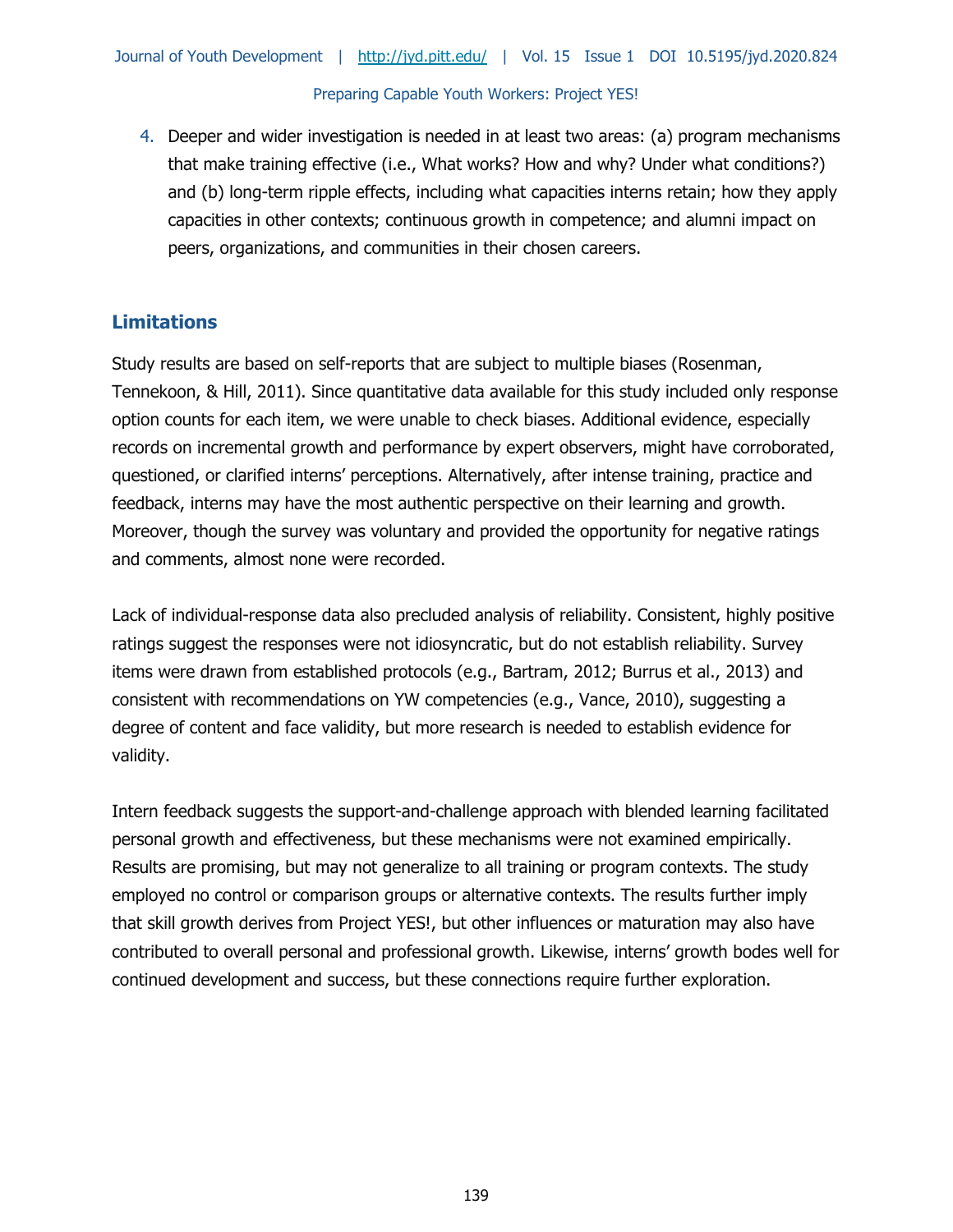# **Closing Summary**

This study explored the Project YES! internship training and practice model for building youth worker competencies, presented evidence of training effects, and discussed recommendations for practice and opportunities for improvement. Intern ratings of growth on 37 competencies critical for youth work provide explicit evidence of training effects and implicit support for professional development that integrates intensive training, embedded practice, and critical reflection in a community of practice including peers, expert mentors, and program partners. This early evidence for "knowing what" and "knowing how" invites further investigation of what else interns may gain from hands-on practice and reflection, as well as how and how long interns retain and apply competencies in other contexts.

### **References**

- Akiva, T., Li, J., Martin, K. M., Horner, C. G., McNamara A. R. (2017). Simple interactions: Piloting a strengths-based and interaction-based professional development for out-of-school time programs. Child and Youth Care Forum, 46, 285-305. [http://dx.doi.org/10.1007/s10566-016-](http://dx.doi.org/10.1007/s10566-016-9375-9) [9375-9](http://dx.doi.org/10.1007/s10566-016-9375-9)
- Anderson-Nathe, B. (2008). So what? Now what? Implications for youth work practice. Child and Youth Services, 30(1-2), 123-128.<http://dx.doi.org/10.1080/01459350802156771>
- Arnold, M. E. (2015). Connecting the dots: Improving extension program planning with program umbrella models. Journal of Human Sciences and Extension, 3(2), 48-67. <https://www.jhseonline.com/article/view/685>
- Arnold, M. E., & Cater, M. (2016). Program theory and quality matter: Changing the course of Extension program evaluation. Journal of Extension, 54(1), Article 1FEA1. <https://joe.org/joe/2016february/a1.php>
- Ash, S. L., & Clayton, P. H. (2009). Generating, deepening, and documenting learning: The power of critical reflection in applied learning. Journal of Applied Learning in Higher Education, 1, 25-48. <https://scholarworks.iupui.edu/handle/1805/4579>
- Baizerman, M. (2009). Deepening understanding of managing evaluation. In D. W. Compton & M. Baizerman (Eds.), New directions for evaluation: Managing program evaluation: Towards explicating a professional practice (pp. 87-98). San Francisco, CA: Jossey-Bass.
- Bartram, D. (2012). The SHL universal competency framework. Surrey, UK: SHL Group. [http://connectingcredentials.org/wp-content/uploads/2015/02/The-SHL-Universal-Competency-](http://connectingcredentials.org/wp-content/uploads/2015/02/The-SHL-Universal-Competency-Framework.pdf)[Framework.pdf](http://connectingcredentials.org/wp-content/uploads/2015/02/The-SHL-Universal-Competency-Framework.pdf)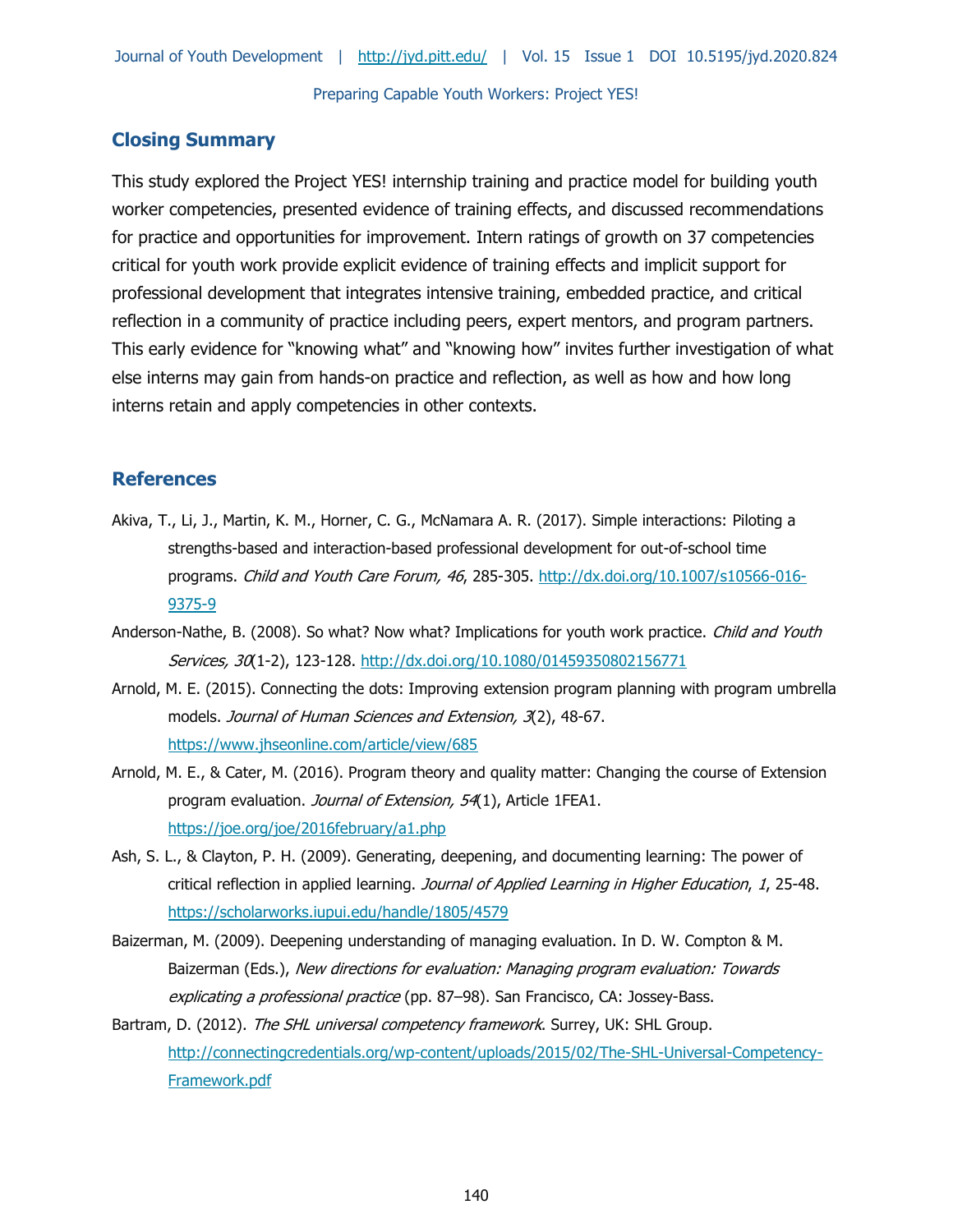- Baughman, S., Boyd, H. H., & Franz, N. K. (2012). Non-formal educator use of evaluation results. Evaluation and Program Planning, 35, 329-336. <https://doi.org/10.1016/j.evalprogplan.2011.11.008>
- Borden, L. M., Craig, D. L., & Villarruel, F. A., (2004). Professionalizing youth development: The role of higher education. New Directions for Student Leadership, 104, 75-85. <https://doi.org/10.1002/yd.100>
- Bowers, E. P., Li, Y., Kiely, M. K., Brittian, A., Lerner, J. V., & Lerner, R. M. (2010). The five Cs model of positive youth development: A longitudinal analysis of confirmatory factor structure and measurement invariance. Journal of Youth and Adolescence, 39, 720-735. <https://doi.org/10.1007/s10964-010-9530-9>
- Bronfenbrenner, U., & Morris, P. A. (2006). The bioecological model of human development. In R. M. Lerner & W. Damon (Eds.), Handbook of child psychology: Theoretical models of human development (pp. 793-828). Hoboken, NJ, US: John Wiley & Sons Inc.
- Burrus, J., Jackson, T., Xi, N., & Steinberg, J. (2013). *Identifying the most important 21<sup>st</sup> century* workforce competencies: An analysis of the Occupational Information Network (OINET). (Research Report No. ETS RR-13-31).<https://www.ets.org/Media/Research/pdf/RR-13-21.pdf>
- Carnegie Commission. (1992). A Matter of time: Risk and opportunity in the nonschool hours. New York: Carnegie. [https://www.carnegie.org/publications/a-matter-of-time-risk-and-opportunity-in-the](https://www.carnegie.org/publications/a-matter-of-time-risk-and-opportunity-in-the-nonschool-hours/)[nonschool-hours/](https://www.carnegie.org/publications/a-matter-of-time-risk-and-opportunity-in-the-nonschool-hours/)
- Child Care Resource Center. (2019). Basic School-age Care Online. <https://childcareresourcecenter.org/event/bsac-basic-school-age-care-online/>
- Cuijpers, P. (2017). Four decades of outcome research on psychotherapies for adult depression: An overview of a series of meta-analyses[.](http://dx.doi.org/10.1037/cap0000096) Canadian Psychology, 58, 7-19. <http://dx.doi.org/10.1037/cap0000096>
- Curry, D., Eckles, F., Stuart, C., Schneider-Munoz, A. J., & Qaqish, B. (2013). National certification for child and youth workers: Does it make a difference? Children and Youth Services Review, 35, 1795-1800.<http://dx.doi.org/10.1016/j.childyouth.2013.08.005>
- Durlak, J. A., Weissberg, R. P., & Pachan, M. (2010). A meta-analysis of after-school programs that promote personal and social skills in children and adolescents. American Journal of Community Psychology, 45, 294-309.<http://dx.doi.org/10.1007/s10464-010-9300-6>
- Eccles, J., & Gootman, J. A. (Eds., 2002). Community programs to promote youth development. Washington, DC: National Academy Press.
- Enfield, R. P., Schmitt-McQuitty, L., & Smith, M. H. (2007). The development and evaluation of experiential learning workshops for staff and volunteers. Journal of Extension, 45(1), 1FEA2. <https://www.joe.org/joe/2007february/a2.php>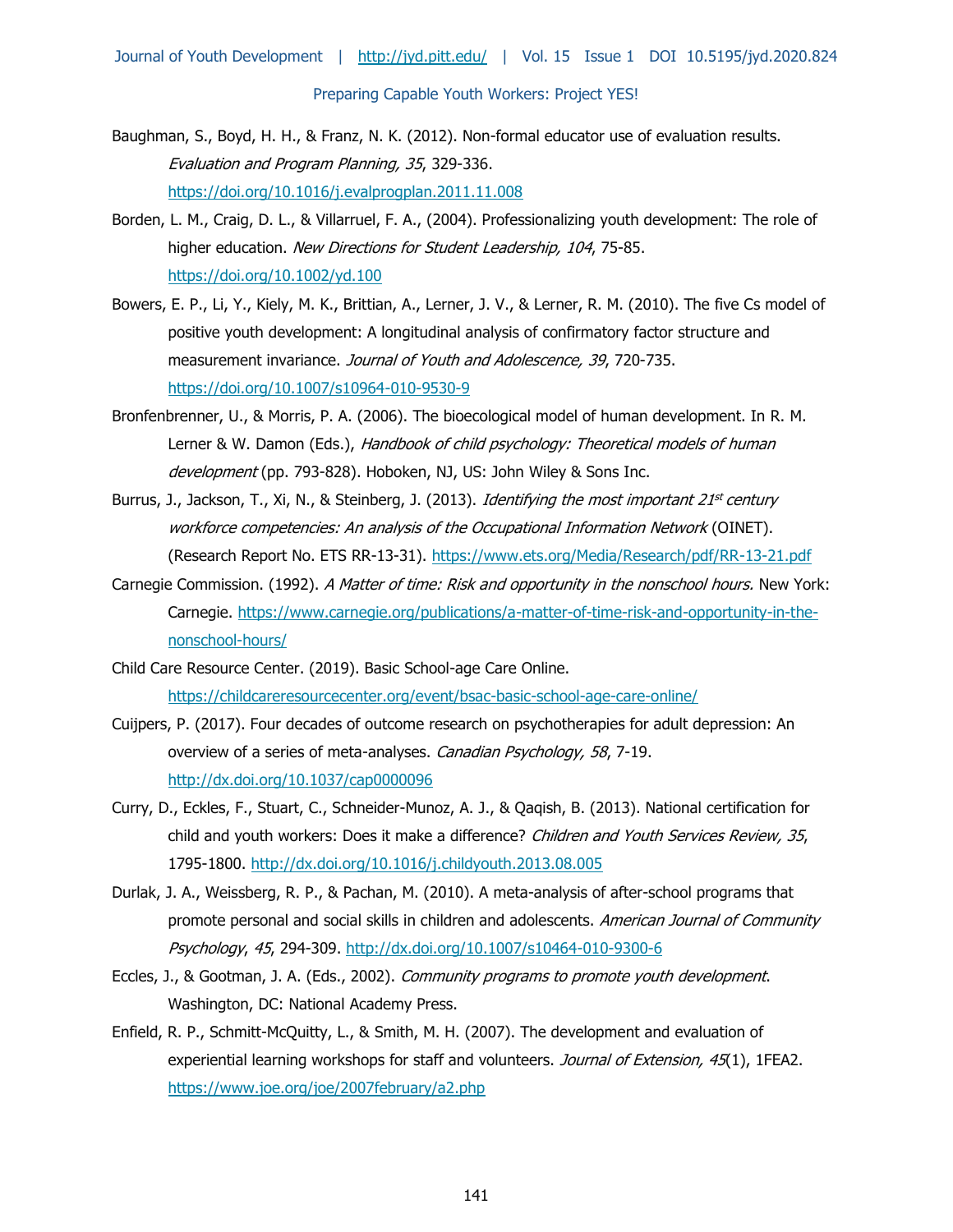- Easterbrooks, M. A., Ginsburg, K., & Lerner, R. M. (2013). Resilience among military youth. *Future of* Children, 23(2), 99–120.<https://doi.org/10.1353/foc.2013.0014>
- Gambone, M. A., Klem, A. M., & Connell, J. P. (2002). Finding out what matters for youth: Testing key links in a community action framework for youth development. Philadelphia, PA: Youth Development Strategies.<http://www.ydsi.org/YDSI/pdf/WhatMatters.pdf>
- Garst, B. A., Weston, K. L., Bowers, E. P., & Quinn, W. H. (2019). Fostering youth leader credibility: Professional, organizational, and community impacts associated with completion of an online master's degree in youth development leadership. Children and Youth Services Review, 96, 1-9. <https://doi.org/10.1016/j.childyouth.2018.11.019>
- Hartje, J. A., Evans, W. P., Killian, E. S., & Brown, R. (2008). Youth worker characteristics and selfreported competency as predictors of intent to continue working with youth. Child and Youth Care Forum, 37, 27-41.<http://dx.doi.org/10.1007/s10566-007-9048-9>
- Jonas, S. (2012). Embedding and sustaining youth worker core competencies in out-of-school time programs. In D. Fusco (Ed.), Advancing youth work: Current trends, critical questions (pp. 15-26). New York: Routledge.
- Larson, R. W., Rickman, A. N., Gibbons, C. M., & Walker, K. C. (2009). Practitioner expertise: Creating quality within the daily tumble of events in youth settings. New Directions in Youth Development, 121, 71-88.<https://doi.org/10.1002/yd.297>
- Larson, R. W., & Walker, K. C. (2010). Dilemmas of practice: Challenges to program quality encountered by youth program leaders. American Journal of Community Psychology, 45, 338-349. <https://doi.org/10.1007/s10464-010-9307-z>
- Little, P. M. (2014). Evaluating afterschool programs. New Directions for Youth Development, 144(Winter), 119-132.<https://doi.org/10.1002/yd.20117>
- Mattingly, M., Stuart, C., & VanderVen, K. (2010). Competencies for professional child and youth work practitioners. (Revised ed.). College Station, TX: Child and Youth Care Certification Board.
- Mahoney, J. L., Parente, M. E., & Zigler, E. F. (2009). Afterschool programs in America: Origins, growth, popularity, and politics. Journal of Youth Development, 4(3). <https://doi.org/10.5195/jyd.2009.250>
- National Afterschool Association. (2011). Core knowledge and competencies for afterschool and youth development professionals. Online at https://naaweb.org/resources/core-competencies
- Paul, R. P., & Elder, L. (2001). The miniature guide to critical thinking. Santa Rosa, CA: Foundation for Critical Thinking.
- Peake, K., Gaffney, S., & Surko, M. (2006). Capacity-building for youth workers through communitybased partnerships. Journal of Public Health Management and Practice, 12(Suppl.), S65-S71. <https://doi.org/10.1097/00124784-200611001-00013>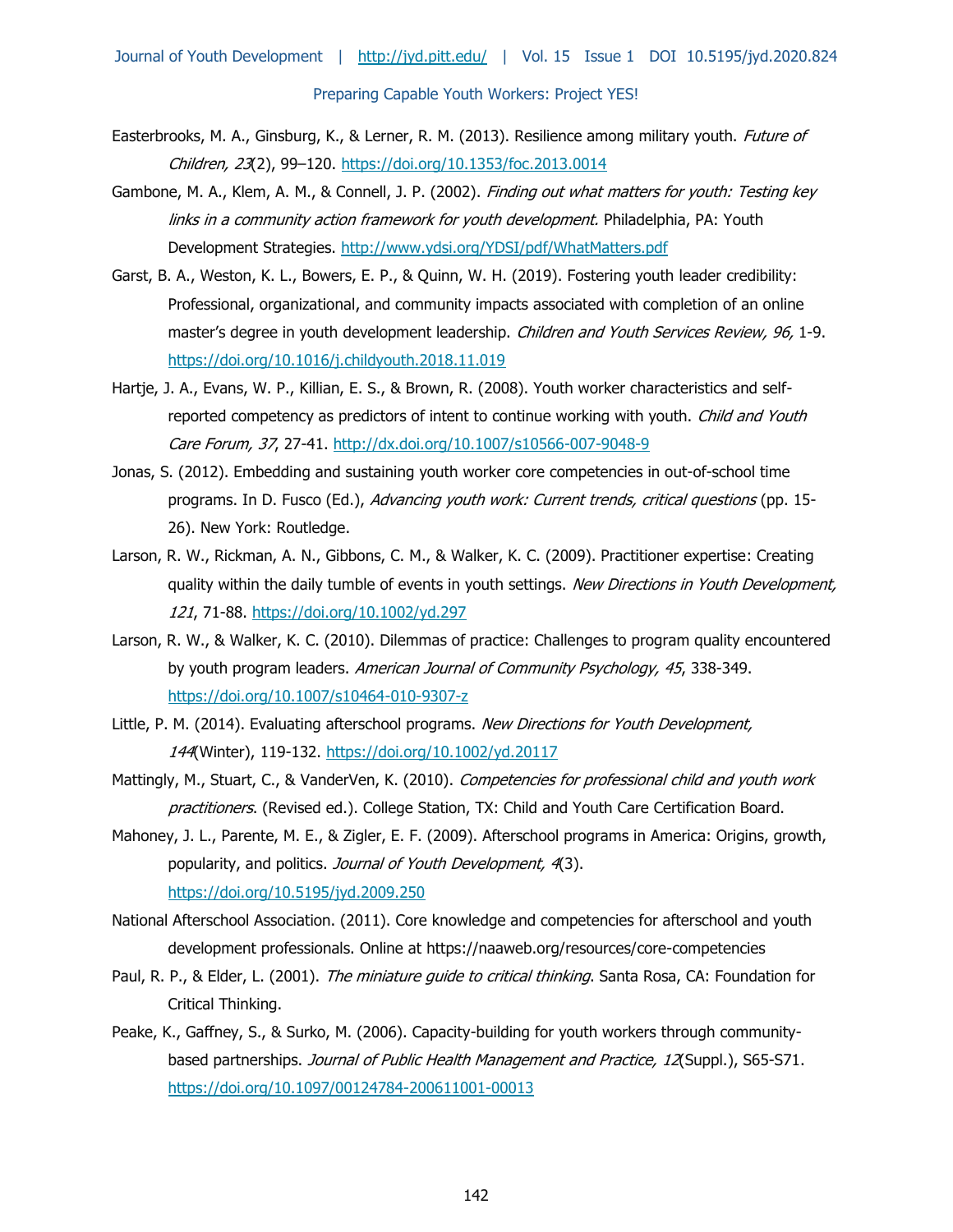Pekel, K., Roehlkepartain, E. C., Syvertsen, A. K., Scales, P., Sullivan, T. K., & Sethi, J. (2018). Finding the fluoride: Examining how and why developmental relationships are the active ingredient in interventions that work. American Journal of Orthopsychiatry, 88(5), 493-502. <http://dx.doi.org.prox.lib.ncsu.edu/10.1037/ort0000333>

Project YES! (2018). Monthly reports on program performance. Raleigh, NC: Project YES!

- Rosenman, R., Tennekoon, V., & Hill, L. G. (2011). Measuring bias in self-reported data. *International* Journal of Behavioral Healthcare Research, 2(4), 320-332. http://dx.doi.org/10.1504/IJBHR.2011.043414
- Scales, P., Benson, P. L., Oesterle, S., Hill, K. G., Hawkins, J. D., & Travis, J. P. (2016). The dimensions of successful young adult development: A conceptual and measurement framework. Applied Developmental Science, 20(3), 150-174. [http://dx.doi.org/10.1080/10888691.2015.](http://dx.doi.org/10.1080/10888691.2015.1082429) [1082429](http://dx.doi.org/10.1080/10888691.2015.1082429)
- Shek, D. T, L., & Yu, L. (2016). Cognitive competence: A key positive youth development construct for university students. International Journal of Disabilities in Human Development, 15(2), 135-142. DOI 10.1515/ijdhd-2016-0702
- Shockley, C. & Thompson, A. (2012). Youth workers in college: A replicable model for professional development. Children and Youth Services Review, 34, 735-739. <http://dx.doi.org/10.1016/j.childyouth.2011.12.019>
- Smith, C., Peck, S. C., Denault, A., Blazevski, J., & Akiva, T. (2010). Quality at the point of service: Profiles of practice in after-school settings. American Journal of Community Psychology, 45, 358-369. <https://dx.doi.org/10.1007/s10464-010-9315-z>
- Starr, E., Yohalem, N., & Gannett, E. (2009). Youth worker core competencies: A review of existing frameworks and purposes. Washington, DC: Next Generation Youth Work Coalition.
- Stone, B., & Rennekamp, R. (2004). New foundations for the 4-H youth development profession: 4-H professional research, knowledge, and competencies study, 2004. Conducted in cooperation with the National 4-H Professional Development Task Force. National 4-H Headquarters, CSREES, USDA.
- Urban, J. B. & Trochim, W. M. (2009). The role of evaluation in research-practice integration: Working toward the "golden spike." American Journal of Evaluation, 30(4), 538-553. <https://doi.org/10.1177/1098214009348327>
- Vance, F. (2010). A comparative analysis of competency frameworks for youth workers in the out-ofschool field. Child and Youth Care Forum, 39, 421-441. [http://dx.doi.org/10.1007/s10566-010-](http://dx.doi.org/10.1007/s10566-010-9116-4) [9116-4](http://dx.doi.org/10.1007/s10566-010-9116-4)
- Velez, G. S. & Giner, G. R. (2015). Effects of business internships on students, employers, and higher education institutions: A systematic review. Journal of Employment Counseling, 52, 121-130. <https://doi.org/10.1002/joec.12010>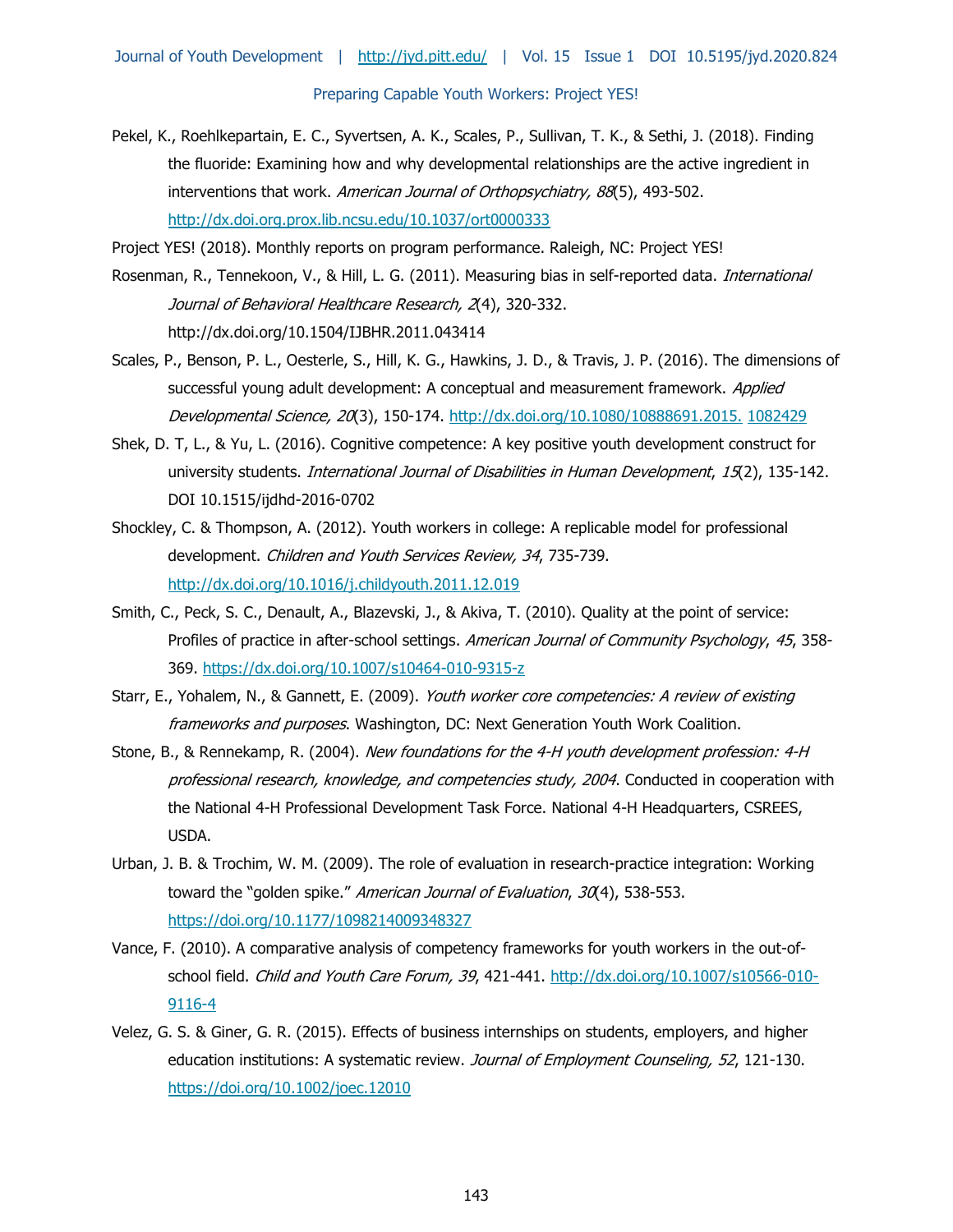- Walker, J. A. (2003). The essential youth worker. In F. A. Villarruel, D. F. Perkins, L. M. Borden, & J. G. Keith (Eds.), Community youth development: Programs, policies, and practices (pp. 373-393). Thousand Oaks, CA: Sage.
- Walker, J. (2006). Intentional youth programs: Taking theory to practice. In D. A. Blyth & J. A. Walker (Eds.), New Directions for Youth Development (pp. 75-92).<https://doi.org/10.1002/yd.194>
- Walker, J., & Walker, K. (2012). Establishing expertise in an emerging field. In D. Fusco (Ed.), Advancing youth work: Current trends, critical questions (pp. 39-51). New York: Routledge.
- Walker, K., & Gran, C. (2010). Beyond core competencies: Practitioner expertise as a critical component of quality. Minneapolis: University of Minnesota Extension Center for Youth Development. <https://conservancy.umn.edu/handle/11299/195259>
- Young, R. (2018). Soft skills: The primary predictor of success in academics, career, and life. <https://www.pairin.com/2018/07/13/soft-skills-primary-predictor-success-academics-career-life/>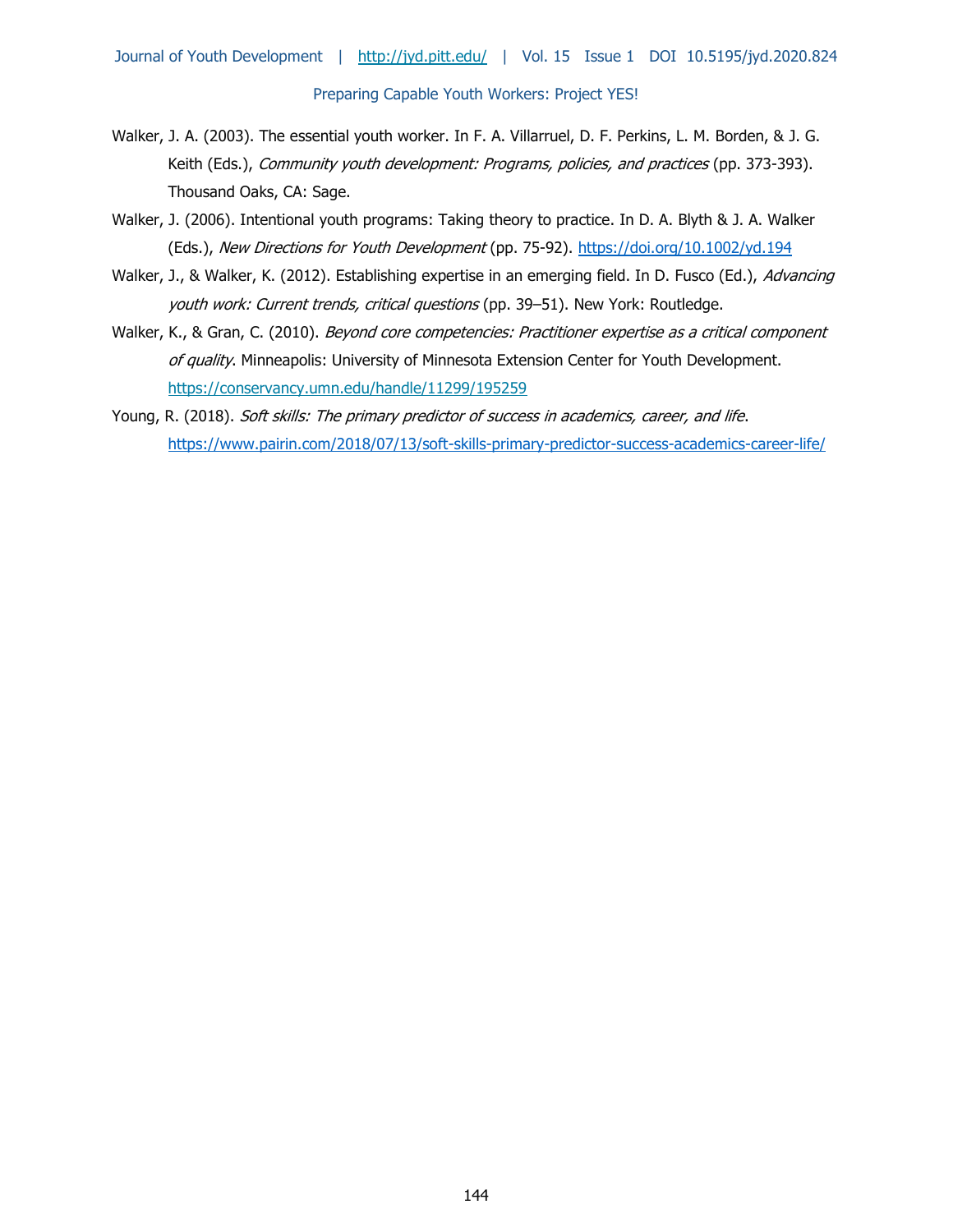Journal of Youth Development | <http://jyd.pitt.edu/>| Vol. 15 Issue 1 DOI 10.5195/jyd.2020.824

Preparing Capable Youth Workers: Project YES!

### **Appendix A**

# **Project YES! Formal and Informal Roles**

# **Formal Roles**

Senior Team Lead (STL). An experienced team lead who has been with Project YES! For at least 2 years.

- Capable of serving as a team lead at all levels of Project YES! events
- Participate in identifying and training team leads

Team Lead (TL). An experienced intern responsible for the overall team leadership and management at Project YES! Events.

- Coordinates event agendas and logistics with event host or point of contact (POC)
- Assigns formal and informal roles and responsibilities to event team members
- Monitors program delivery during Project YES! events and makes all necessary adjustments and changes
- Leads team-level reflection and critical thinking sessions
- Selects Room Leads (as necessary) for larger events
- Provides team-level training and education during orientation and mid-year training
- Fulfills all team-level administrative, logistical, and reporting requirements

Senior Room Lead (SRL). An experienced room lead qualified to support any Project YES! event.

- Performs all responsibilities of a room leader for all sizes of events supporting pre-, during, and/or post-deployment
- Liaison between STL/TL and Project YES! interns in their assigned room
- Assists in training new Room Leads

Room Lead (RL). Liaison between TL and staff interns during event planning and program delivery.

- Facilitates delivery of daily agendas (events, reflections, sessions, de-briefs, etc.)
- Monitors and enforces room safety procedures
- Coordinates logistics (meals, breaks, guest speakers, etc.) with event POCs, Project YES! team and childcare providers
- Enforces youth accountability procedures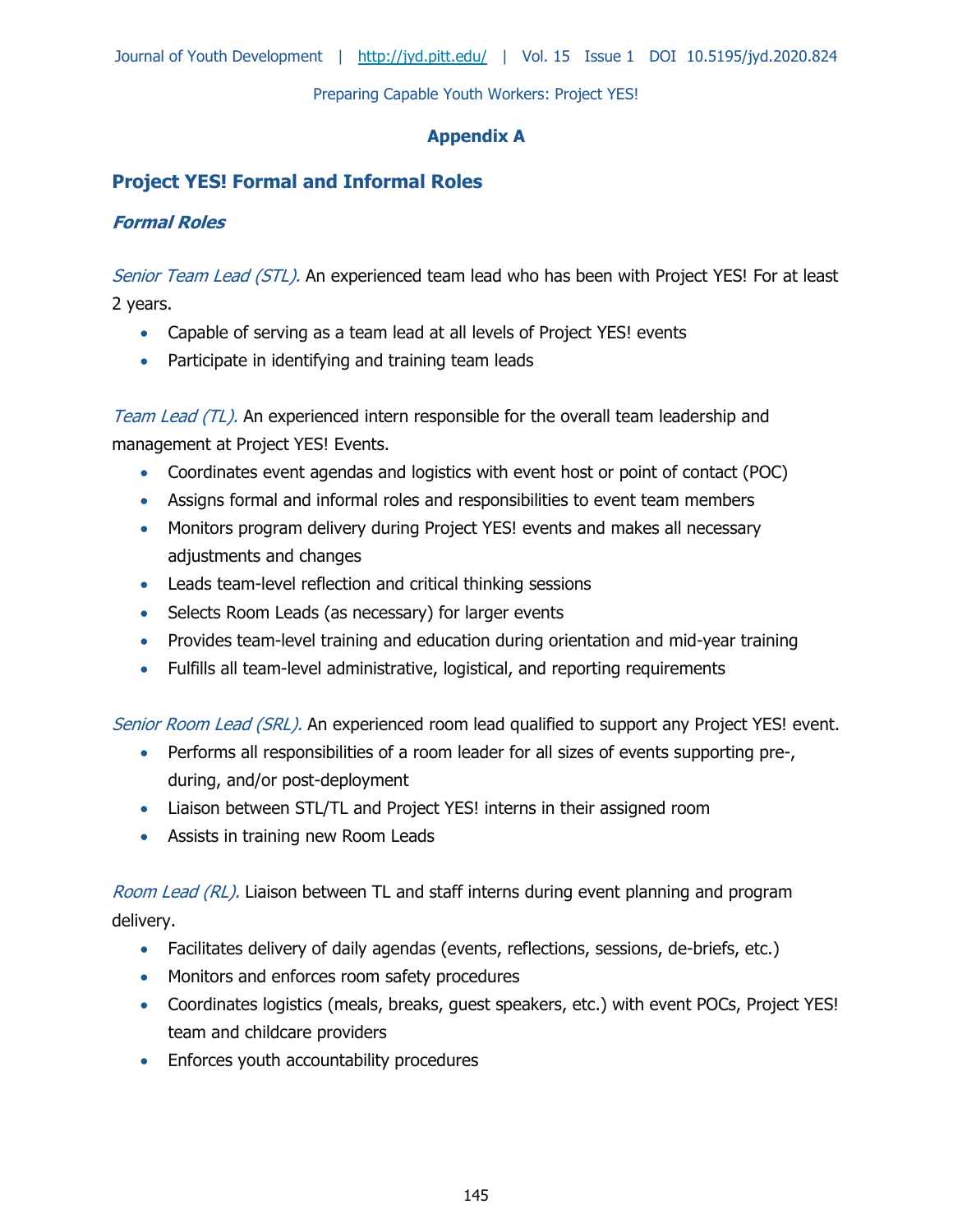Assists TL, event POC, or childcare providers with all duty-to-report, and/or safety/accident reporting requirements

Staff Intern (SI). Responsible for event preparation and onsite event facilitation.

- Actively participates in all pre-, during, and post-event individual and team-level activities
- Facilitates approved leadership development, life skills, and resilience curriculum activities within the Project YES! event theme
- Collaborate with TL/RL to create classroom management action plans

# **Informal Roles**

Supply Coordinator. Facilitates assessment and of all supplies required to support approved event agenda activities.

Travel Coordinator. Identifies team-level travel requirements and develops a comprehensive travel plan.

Researcher. Creates a local area data sheet identifying key areas of interest such as weather conditions, lodging services, dining options, and local area interest items.

Media Specialist. Takes photos, videos, etc. as appropriate and/or approved by Project YES! leadership and event coordinators.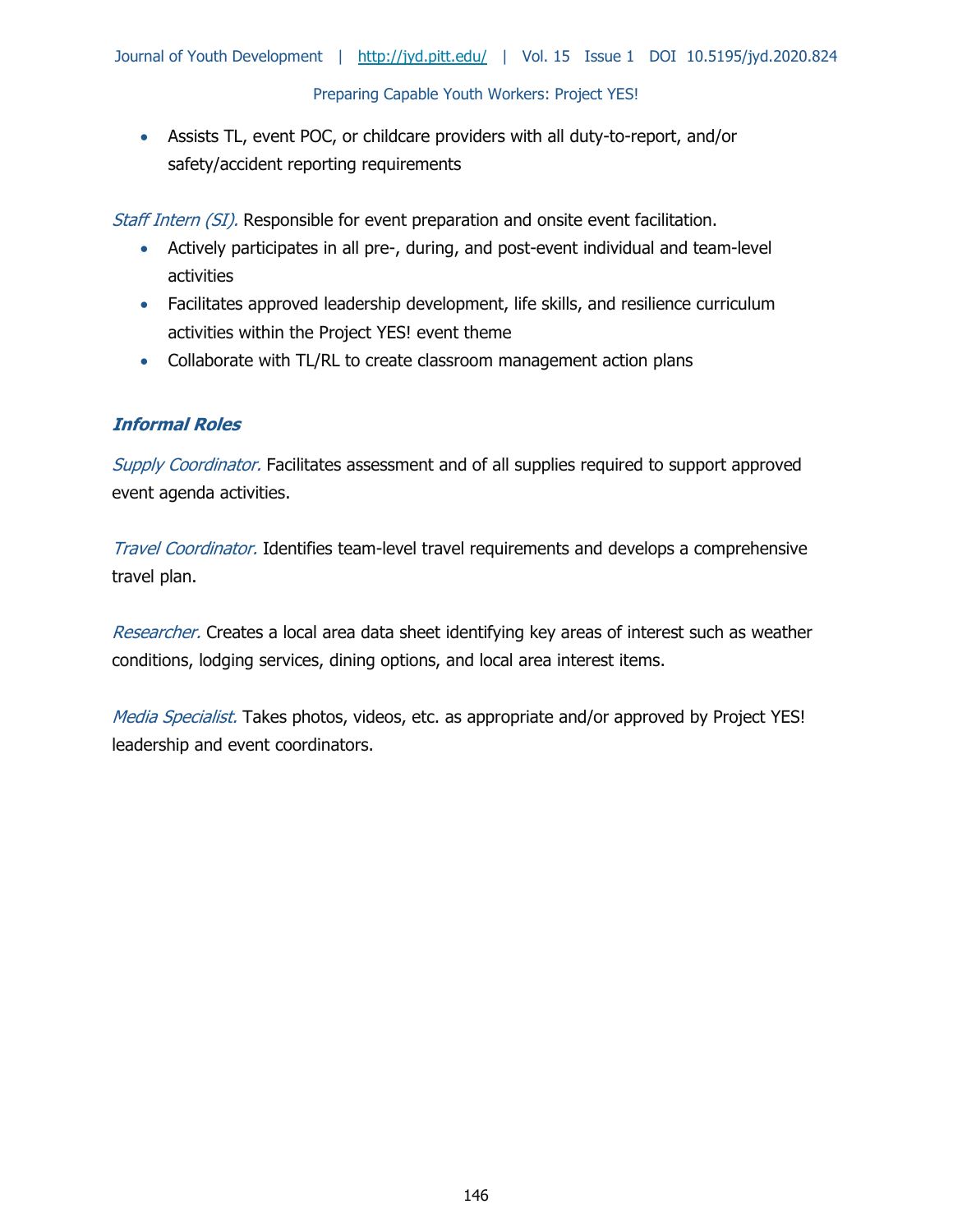# **Appendix B**

# **Competence Evaluation: Cumulative Evidence From Pre-Program Tests and Exit Surveys**

|                                                 | <b>Pre-training</b> |           | <b>Post-training</b> |           | <b>Comparison</b>     |           |           |
|-------------------------------------------------|---------------------|-----------|----------------------|-----------|-----------------------|-----------|-----------|
| <b>Target behavior</b><br>(descriptor, acronym) | M                   | <b>SD</b> | M                    | <b>SD</b> | t-test/<br>$p$ -value | <b>MD</b> | <b>ES</b> |
| Adapt approach for new challenges               | 3.72                | .786      | 4.66                 | .470      | 16.05**               | .94       | 1.452**   |
| Learn and grow from mistakes, challenges        | 3.80                | .739      | 4.66                 | .479      | 15.93**               | .86       | 1.381**   |
| Select and use instructional materials          | 3.59                | .706      | 4.47                 | .590      | $21.00**$             | .88       | 1.353**   |
| Aware of signs of stress in self and others     | 3.72                | .629      | 4.52                 | .591      | $15.72**$             | .80       | $1.311**$ |
| Maintain composure under challenge              | 3.72                | .766      | 4.55                 | .532      | 14.52**               | .83       | 1.259**   |
| Ask appropriate questions, right time           | 3.52                | .776      | 4.28                 | .548      | $11.63**$             | .76       | $1.131**$ |
| Manage conflict effectively                     | 3.42                | .752      | 4.17                 | .579      | 12.73**               | .67       | $1.118**$ |
| Give full attention to what others say          | 3.97                | .666      | 4.63                 | .776      | $10.97**$             | .66       | $1.105**$ |
| Know where to find answers to questions         | 3.81                | .687      | 4.48                 | .534      | $11.36**$             | .67       | 1.089**   |
| Pay attention to details, thorough in tasks     | 3.88                | .678      | 4.53                 | .503      | $10.97**$             | .65       | 1.089**   |
| Do what I say I am going to do                  | 4.33                | .592      | 4.83                 | .449      | $5.16***$             | .50       | 1.084**   |
| Relate well to people of different cultures     | 3.75                | .756      | 4.48                 | .591      | $13.20**$             | .73       | 1.076**   |
| Adapt lessons to needs of a group               | 3.78                | .806      | 4.56                 | .588      | 15.00**               | .78       | 1.056**   |
| Follow instructions without challenging         | 3.98                | .845      | 4.33                 | .745      | 4.39**                | .35       | 1.046**   |
| Communicate information clearly                 | 3.78                | .723      | 4.47                 | .590      | $11.77**$             | .69       | 1.046**   |
| See impact of your behavior on others           | 3.89                | .799      | 4.61                 | .607      | 12.69**               | .72       | $1.014**$ |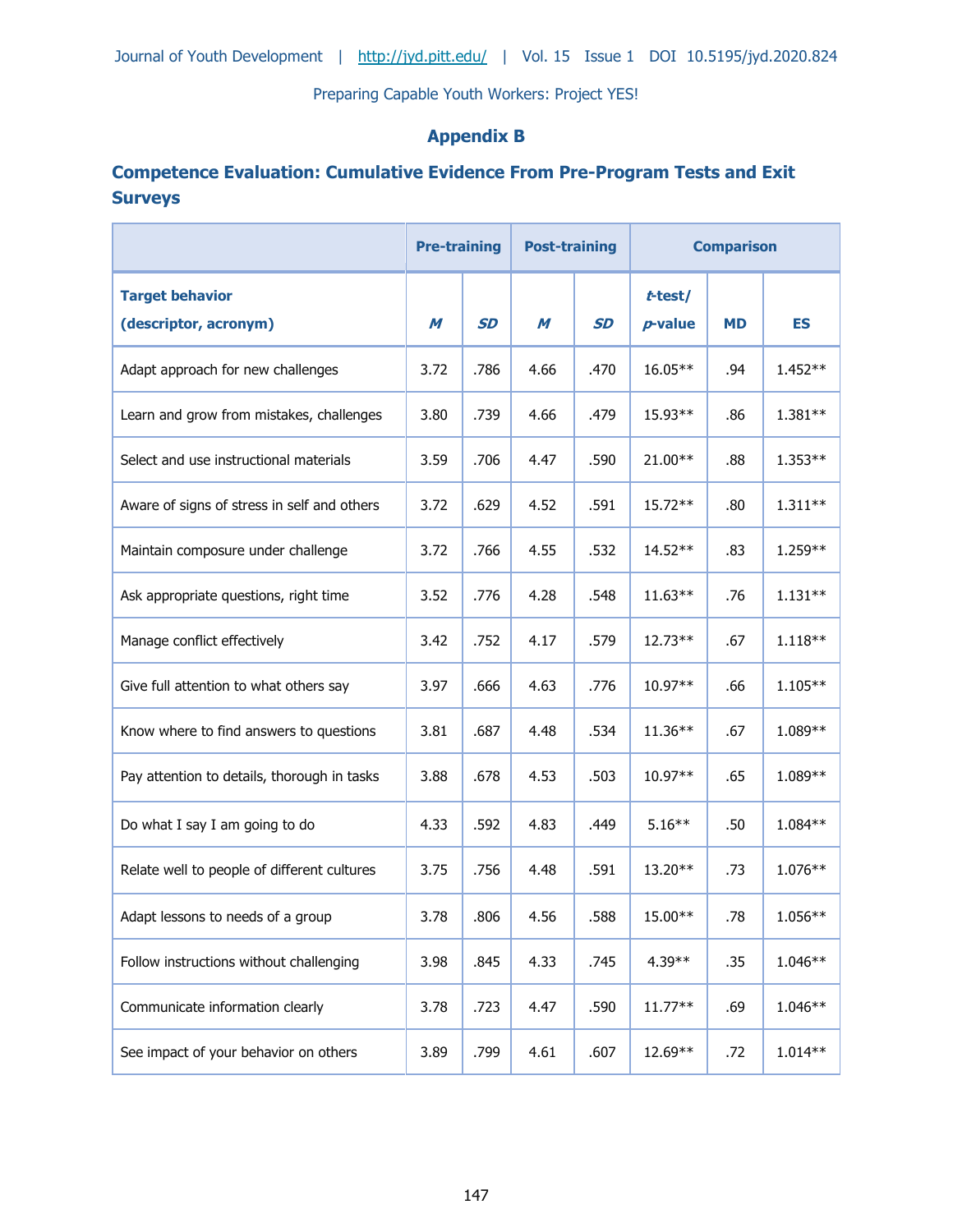# **(Continued)**

|                                                   | <b>Pre-training</b> |           | <b>Post-training</b> |           | <b>Comparison</b>     |           |           |
|---------------------------------------------------|---------------------|-----------|----------------------|-----------|-----------------------|-----------|-----------|
| <b>Target behavior</b><br>(descriptor, acronym)   | M                   | <b>SD</b> | M                    | <b>SD</b> | t-test/<br>$p$ -value | <b>MD</b> | <b>ES</b> |
| Accept constructive criticism calmly              | 3.55                | .975      | 4.41                 | .706      | 15.93**               | .86       | $1.010**$ |
| See change as an opportunity to learn and<br>grow | 4.03                | .908      | 4.72                 | .487      | $9.82**$              | .69       | .947**    |
| Comfortable making presentations                  | 3.63                | 1.03      | 4.42                 | .708      | 12.51**               | .79       | .894 **   |
| Effective at time management                      | 3.61                | .809      | 4.27                 | .672      | $10.97**$             | .66       | $.888**$  |
| Consistently achieve project goals                | 3.92                | .65       | 4.47                 | .59       | $8.72**$              | .44       | .887**    |
| Look for ways to use technology in projects       | 3.09                | .921      | 3.83                 | .827      | $13.20**$             | .74       | $.845**$  |
| Keep track of and organize information            | 3.94                | .814      | 4.53                 | .563      | $9.60**$              | .59       | .830**    |
| Focus on others' needs and satisfaction           | 4.00                | .563      | 4.44                 | .614      | $7.00**$              | .44       | .747**    |
| Encourage others to do quality work               | 4.00                | .735      | 4.50                 | .617      | $7.94**$              | .50       | $.737**$  |
| Like learning new systems and processes           | 3.55                | .853      | 4.16                 | .801      | $9.91**$              | .60       | .737**    |
| Write materials for different audiences           | 3.56                | .639      | 4.06                 | .732      | $7.94**$              | .50       | .728**    |
| Show respect for the views<br>of team peers       | 4.27                | .623      | 4.67                 | .565      | $6.57**$              | .40       | $.673**$  |
| Acting responsibly to community,<br>environment   | 4.23                | .636      | 4.61                 | .061      | $6.15***$             | .38       | $.668**$  |
| Others see my positive, cooperative<br>approach   | 4.13                | .577      | 4.58                 | .773      | $5.45***$             | .45       | $.660**$  |
| Concentrate on tasks without distractions         | 3.66                | .801      | 4.11                 | .645      | $7.26***$             | .45       | $.619**$  |